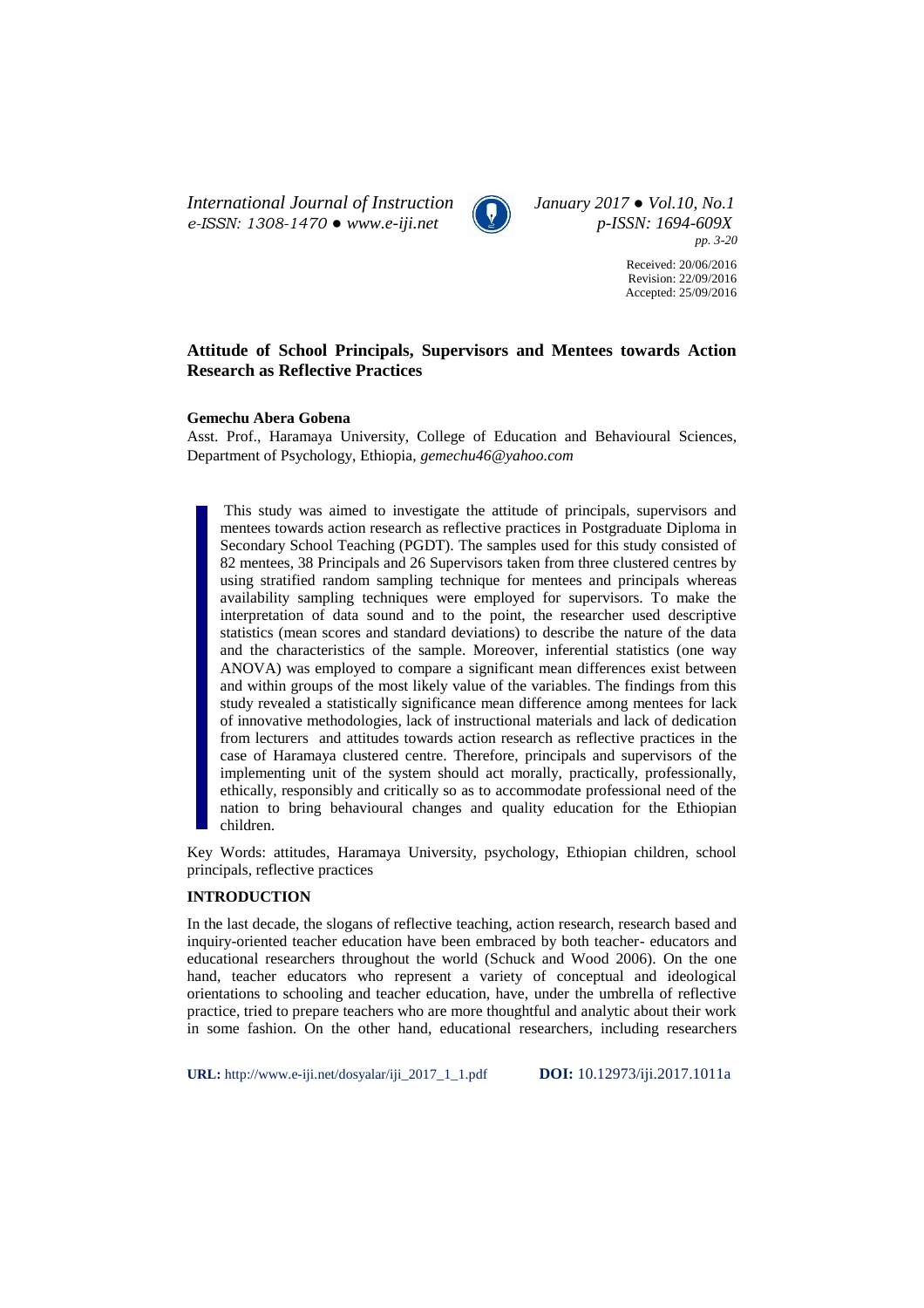identified with the research on teacher-thinking movement, have attempted to document and describe the processes of teacher reflection and associated actions, and the relationship between these processes and teacher development (La Boskey, 1990; Russell and Munby, 1991). Other researchers have focused on studying the social and individual conditions which influence the reflections of teachers (Erickson and Mackinnon, 1991; Grimmett and Crehan, 1990; Zeichner, 1998; and Gemechu, 2014).

Interestingly, the reasons that initiated the Teacher Education System Overhaul (TESO) reform in Ethiopia thirteen years ago were very much similar to the current problems that characterize teacher education. For example, in introducing Teacher Education System Overhaul (TESO), it was remembered that Ministry of Education (MoE, 2003) in Teshome (2001) outlined the following causes: (1) the professional competence of teachers is deficient, (2) the content knowledge of teachers is unsatisfactory, (3) the teaching skills and techniques are very basic, (4) teachers do not match up to the standards and expectations of their professions, (5) practicum receives inadequate emphasis and is insufficiently implemented, (6) the quality of courses and methods of teaching are theoretical and teacher centred, (7) there is lack of professionalism, and ethical values in Ethiopian teacher education program

Consequently, it is reasonably common for preservice courses to be designed by predominantly gain so as to accommodate problems that have already been mentioned. As a result, student-teachers are often not introduced to educational research in general and action research as reflective practices in particular. Therefore, the researcher attempted to fill the existed gap so that the attitudes of student-teachers, principals and supervisors would be improved to increase the attitudes of these stakeholders towards action research as reflective practices.

### **THE CONCEPT AND IMPLICATIONS OF ACTION RESEARCH**

Action research is a process in which participants examine their own educational practice systematically and carefully, using the techniques of research (Gemechu, 2014). It is based on the following assumptions: (1) Teachers and principals work best on problems they have identified for themselves. (2) Teachers and principals become more effective when encouraged to examine and assess their own work and then consider ways of working differently. (3)Teachers and principals help each other by working collaboratively. (4) Working with colleagues helps teachers and principals in their professional development (Watts, 1985).

An analysis of these teachers' education efforts revealed instructional strategies that tend to characterize reflective practices were: action research, ethnography, writing and reflection, supervision and reflective teaching, curriculum development and analysis (Valii, 1992). Moreover, Zeichner (1987) provides a useful review of the use of action research in teacher education and the kinds of changes in teachers' perception which are believed to be affected by student teachers' involvement in such research. These changes include: (1) a different conception of the teacher role; (2) increasing self-confidence; (3) changes in stages of concern; (4) increasing awareness of classroom events; (5) attaining positive disposition towards reflection; (6) changes in specific educational beliefs; (7)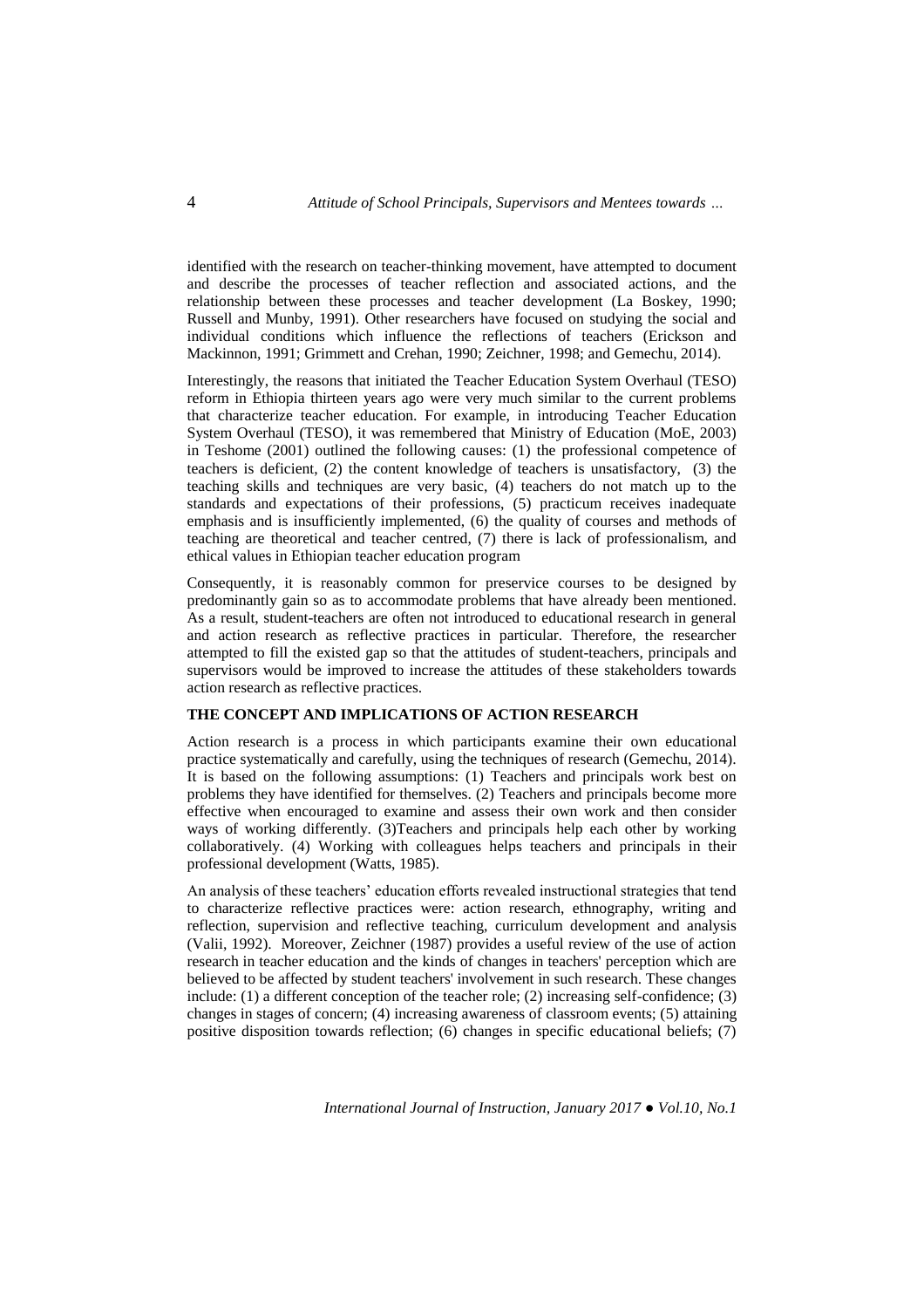increasing the congruence between theory and practice; and (8) broadening of teachers' views of teaching, schooling and society.

### **Reflective Practice and Professional Development**

Reflective practice can be a beneficial process in teacher professional development for both pre-service and in-service teachers. According to Schon (1987) who introduced the concept of reflective practice as a critical process, he tried to refine one's artistry or craft in a specific discipline. He recommended reflective practice as a way for beginners in a discipline to recognize consonance between their own individual practices and those of successful practitioners. As defined by him, reflective practice involves thoughtfully considering one's own experiences in applying knowledge to practice while being coached by professionals in the discipline. After the concept of reflective practice was introduced by Schon, many schools, colleges, and departments of education began designing teacher education and professional development programs based on this concept. As the concept grew in popularity, some researchers cautioned that SCDEs that incorporated reflective practice in their teacher education programs were focusing on the process of reflective practice while sacrificing important content in teacher education (Clift et al, 1990).

These researchers recommended that reflective teaching combine John Dewey's philosophy on the moral, situational aspects of teaching with Schon's process for a more contextual approach to the concept of reflective practice. He took issue with what they considered to be a checklist or reflection on demand mentality, reflection processes with no link to conceptual frameworks, a failure to encourage students to challenge teaching practices, and a need for personal disclosure that was beyond the capacity of some young teachers. Bound and Walker (1998) suggest that these weaknesses can be addressed when the teacher-coaches create an environment of trust and build a context for reflect- on unique to every learning situation. Reflective practice has also been defined in terms of action research. Action research, in turn, is defined as a tool of curriculum development consisting of continuous feedback that targets specific problems in a particular school setting (Hopkins & Antes, 1990).

## **Incorporating reflection into practice**

Reflective practice is used at both the pre-service and in-service levels of teaching. Coaching and peer involvement are the two aspects of reflective practice seen most often at the pre-service level. Teacher educators can most effectively coach student teachers in reflective practice by using students' personal histories, dialogue journals, and small and large-group discussions about their experiences to help students reflect upon and improve their practices. Kettle and Sellars (1996) studied the development of third- year teaching students. They analysed the students' reflective writings and interviewed them extensively about their reflective practices. They found that the use of peer reflective groups encouraged student teachers to challenge existing theories and their own preconceived views of teaching while modelling for them a collaborative style of professional development that would be useful throughout their teaching careers (Kettle and Sellars, 1996). At the level of in-service teaching, studies have shown that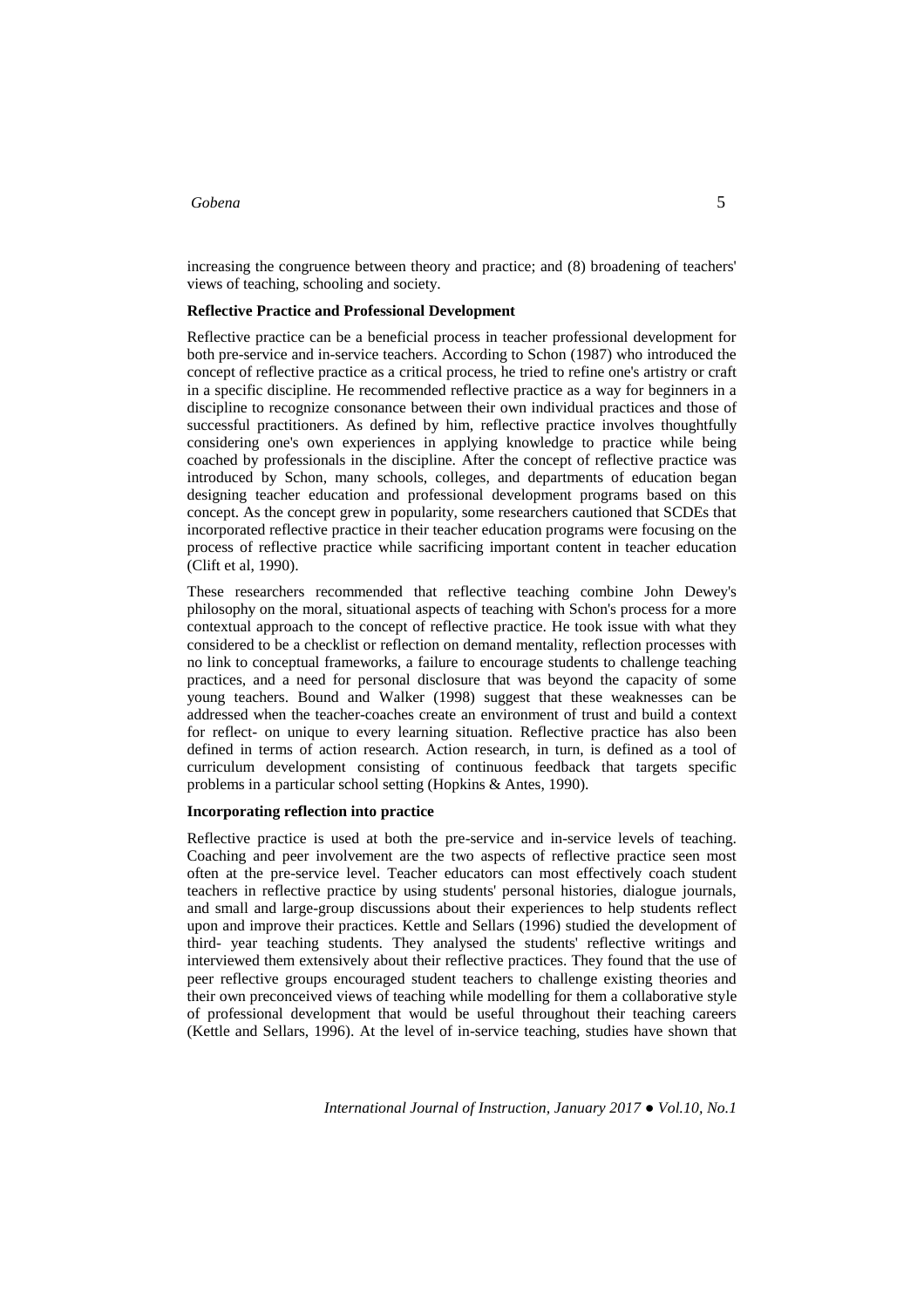critical reflection upon experience continues to be an effective technique for professional development. Therefore, effective teacher professional development should involve more than occasional large-group sessions; it should include activities such as study teams and peer coaching in which teachers continuously examine their assumptions and practices.

### *Research Aim*

The main purpose of this study was aimed to investigate the attitudes of principals, supervisors and mentees towards action research as reflective practices. Specifically, the study was intended to:

(i) Find out the attitudes of student-teachers (mentees) towards action research as reflective practices.

(ii) Pinpoint the extent at which the attitudes of school principals and supervisors affect the attitudes of mentees towards action research as reflective practices.

(iii) Identify the extent to which student-teachers (the mentees') working environments directly or indirectly affect mentees' attitude towards action research as reflective practices.

(iv) Assess the degree to which the university lecturers' methods of teaching affect the attitudes of mentees towards action research as reflective practices.

(v) Seek out the possible alternative solutions in coordination with concerned stakeholders to settle those problems related to PGDT programs to make it effective as program in general and as a profession in particular.

## **METHOD**

Descriptive survey research design was employed to carry out this study because the very purpose of descriptive survey research design is to describe the characteristics or behaviours of a given population in a systematic and accurate fashion. Descriptive survey research design, according to Best ( in Cohen et.al, 2007), is concerned with conditions or relationships that exist; practices that prevail; beliefs, points of views, or attitudes that are held; processes that are going on; effects that are being felt; or trends that are developing. Therefore, principals, supervisors and mentees attitudes towards action research as reflective practices were surveyed and the data collected was subjected to both quantitative and qualitative analysis. The target population for this study consisted of principals, supervisors and mentees who have been working in these three clustered centres (Chiro, Haramaya and Jigjiga) regularly.

## **Study Samples**

The samples used for this study consisted of 82 mentees and 38 school principals taken from three clustered centres (Chiro, Haramaya, and Jigjiga) by stratified random sampling whereas 26 school supervisors were taken from the three clustered centres mentioned above by employing availability sampling techniques. Stratified random sampling technique was employed to principals and mentees because firstly, there were different subdivisions in the targeted population which are important to be considered. Secondly, there were also variations in population sizes of different strata in this case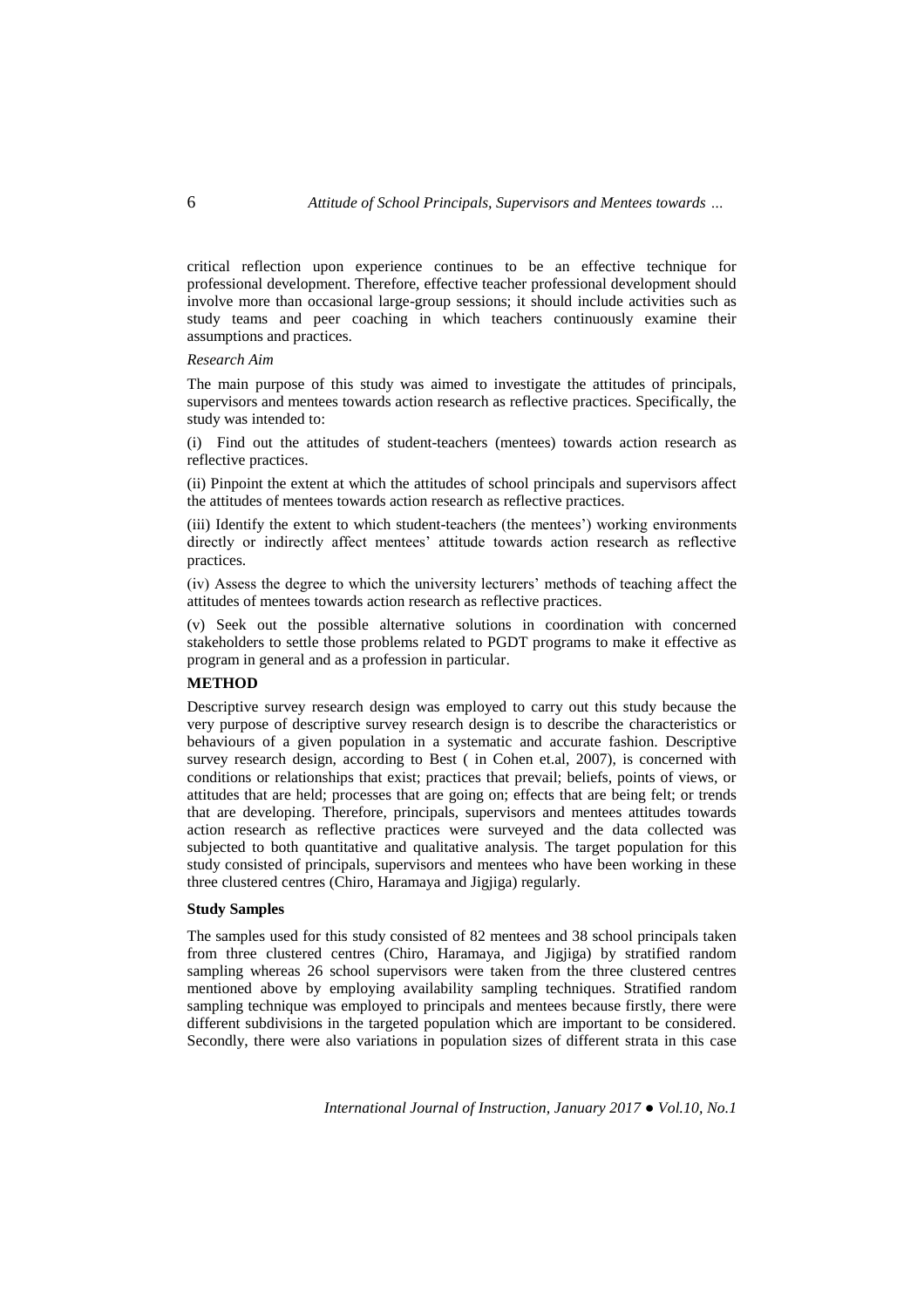(clustered centres, sex, ages and experiences) of the populations which were not equal in size. The primary data were collected through questionnaires from school principals, supervisors and mentees who have been working and supervised under these three clustered centres in the academic year of 2014/15. Moreover, structured observational checklist was employed to get adequate information for further evidence in this study.

### **FINDINGS**

The data obtained from respondents were analysed using the Statistical Package for the Social Sciences (SPSS version 16). The mean score (M) was used to see the level of agreement of respondents on the attitudes of action research as a reflective practice. Accordingly, If  $\overline{M} = 1.00 - 1.50$ , it is Strongly Disagree; if  $M = 1.50 - 2.50$ , it is Disagree; if  $M = 2.50-3.50$ , it is Undecided if  $M = 3.50-4.50$ , it is Agree, and if  $M = 4.50-5.00$ , it is Strongly Agree. On the other hand, the standard deviations of the score used to measure how the respondents' response deviated from the mean score. One way ANOVA statistical analysis was used to see the differences among the three groups of respondents of the three clustered centres.

| able |  |
|------|--|
|------|--|

Mentees' attitude towards action research as reflective practices

|           |      |      | Summary of ANOVA      |        |                |       |      |      |
|-----------|------|------|-----------------------|--------|----------------|-------|------|------|
| Items     | GМ   | SD   | SV                    | SS     | df             | МS    | F    | Sig  |
| Chiro     |      |      | <b>Between Groups</b> | 33.19  | $\overline{2}$ | 16.55 | 9.51 | 0.01 |
| Cluster   | 3.54 | 1.52 | Within Groups         | 137.46 | 79             | 1.74  |      |      |
| Center    |      |      | Total                 | 170.65 | 81             |       |      |      |
| Haramay   |      |      | <b>Between Groups</b> | 16.48  | 2              | 8.24  | 2.96 | 0.06 |
| a Cluster | 3.55 | 1.39 | Within Groups         | 219.62 | 79             | 2.78  |      |      |
| Center-   |      |      | Total                 | 236.10 | 81             |       |      |      |
| Jigjiga   |      |      | Between Groups        | 6.29   | $\overline{c}$ | 3.19  | 1.19 | 0.60 |
| Cluster   | 3.68 | 1.51 | Within Groups         | 212.51 | 79             | 2.69  |      |      |
| Center    |      |      | Total                 | 218.80 | 81             |       |      |      |

The data summarized in the table1 clearly reveals that the calculated mean score of the respondents of each clustered centre respectively were 3.54, 3.55 and 3.68. This shows us that almost all of them were agreed on lack of interest, lack of adequate knowledge, extreme dependence on theory and inadequate teaching skills from university PGDT lecturers and poor status of student-teachers towards action research as reflective practices were drained from them in poor motivation and poor attitudes. Furthermore, the obtained standard deviations from the three clustered centres were 1.52, 1.39 and1.51 which respectively were showed us that there was a little dispersion among mentees from Chiro and Haramaya, and between Haramaya and Jigjiga even though there was no much dispersion between Chiro and Jigjiga. On the other hand, the computed F ratio at  $\alpha = 0.05$ , F (2, 79) = 9.51 in the case of Chiro clustered centre exceeds the critical region at  $\alpha = 0.05$ , F (2, 79) = 3.11). So, it was found that there was statistically a significant mean difference among mentees on the parameters of attitudes towards action research as reflective practices,  $F(2, 79) = 9.51$ ,  $p < 0.05$ , one tailed. On the contrary, the computed F at  $\alpha = 0.05$ , F (2, 79) = 2.96 and F (2, 79) = 1.19 in case of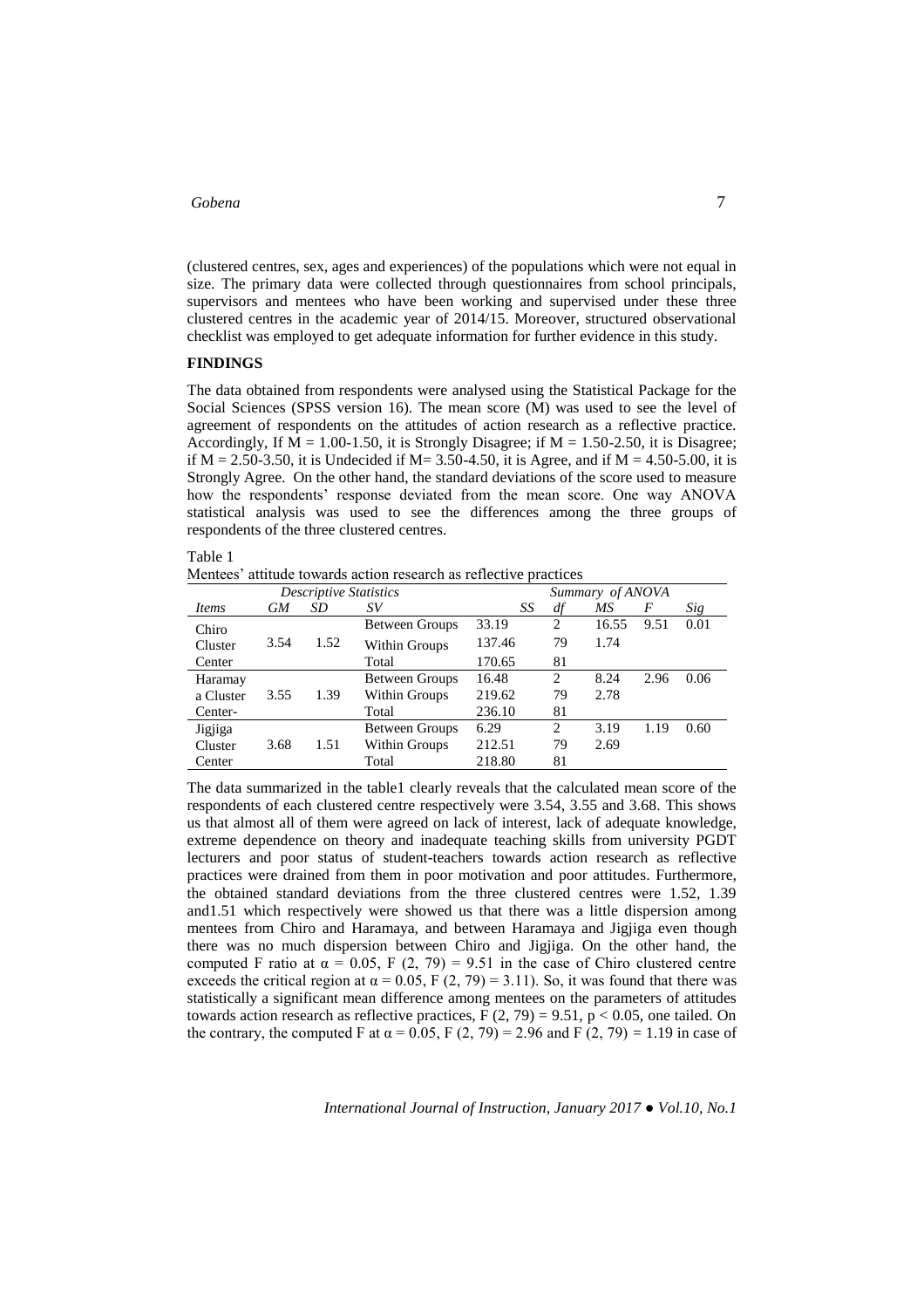both Haramaya and Jigjiga clustered centres were less than the critical region at  $\alpha$  = 0.05, F  $(2, 79) = 3.11$ . Therefore, it was found that there were no statistically significance mean differences among mentees in lack of interest, lack of adequate knowledge, extreme dependence on theory and inadequate teaching skills from university PGDT lecturers and poor status of student-teachers ttowards action research as reflective practices, F  $(2, 79) = 2.96$ , and F  $(2, 79) = 1.19$  p > 0.05, one tailed. Moreover, the structured observational checklists showed that almost the same evidence was observed except the difference existed on lack of instructional materials and references.

Table 2

Mentees' attitudes towards the influence of Lecturers Methodology in teaching action research as reflective practices is shown below

| <b>Descriptive Statistics</b> |      |      |                       | Summary of ANOVA |                |       |      |      |
|-------------------------------|------|------|-----------------------|------------------|----------------|-------|------|------|
| Items                         | M    | SD   | SV                    | SS               | df             | МS    | F    | Sig  |
| Haramaya                      |      |      | <b>Between Groups</b> | 26.81            | $\mathfrak{D}$ | 13.41 | 7.98 | 0.00 |
| Clustered                     | 2.97 | 1.45 | Within Groups         | 132.72           | 79             | 1.68  |      |      |
| Center                        |      |      | Total                 | 159.53           | 81             |       |      |      |
| Chiro                         |      |      | <b>Between Groups</b> | 8.48             | 2              | 4.24  | 1.70 | 0.31 |
| Clustered                     | 3.11 | 1.57 | Within Groups         | 158.00           | 79             | 2.50  |      |      |
| Center                        |      |      | Total                 | 369.13           | 81             |       |      |      |
| Jigjiga                       |      |      | <b>Between Groups</b> | 0.74             | 2              | 0.37  | 0.36 | 0.99 |
| Clustered                     | 3.26 | 1.58 | Within Groups         | 80.58            | 79             | 1.02  |      |      |
| Center                        |      |      | Total                 | 81.32            | 81             |       |      |      |

The summarized data in the table 2 clearly reveals that the computed mean score of the respondents of each centres were respectively 2.97, 3.11 and 3.26 which were shown us that almost all of them were undecided on large number of mentees per class, lack of innovative in methodology, lack of instructional materials, inadequate supervision of the inspectors in secondary schools, and lack of dedication from lecturers did not bring anything different among them as far as the attitudes of action research as reflective practices was concerned. In additions, the obtained standard deviations of the three clustered centres respectively were 1.46, 1.57 and 1.57. This shows us that there were no much consistency existingamong the three clustered centres on those parameters.

On the other hand, the calculated F at  $\alpha = 0.05$ , F (2, 79) = 5.38 in case of Haramaya clustered centre exceeds the critical region at  $\alpha = 0.05$ ,  $F(2, 79) = 3.11$ . Hence, one can conclude that there was statistically a significance mean difference among mentees' attitudes towards action research as reflective practices,  $F(2, 79) = 5.38$ ,  $p < 0.05$ , one tailed. On the other hand, the calculated F at  $\alpha = 0.05$ , F (2, 79) = 1.70 and F (2, 79) = 1.42 in both Jigjiga and Chiro clustered centres respectively were less than the critical region F at  $\alpha$  = 0.05, F (2, 79) = 3.11. Hence, it could be concluded that there were no statistically significant mean differences among mentees' attitudes towards action research as reflective practices, F  $(2, 79) = 1.70$  and F  $(2, 79) = 1.42$ , p > 0.05, one tailed respectively. Moreover, the structured observational checklists showed that almost the same evidence was observed except the difference existed on lack of instructional materials and methodology.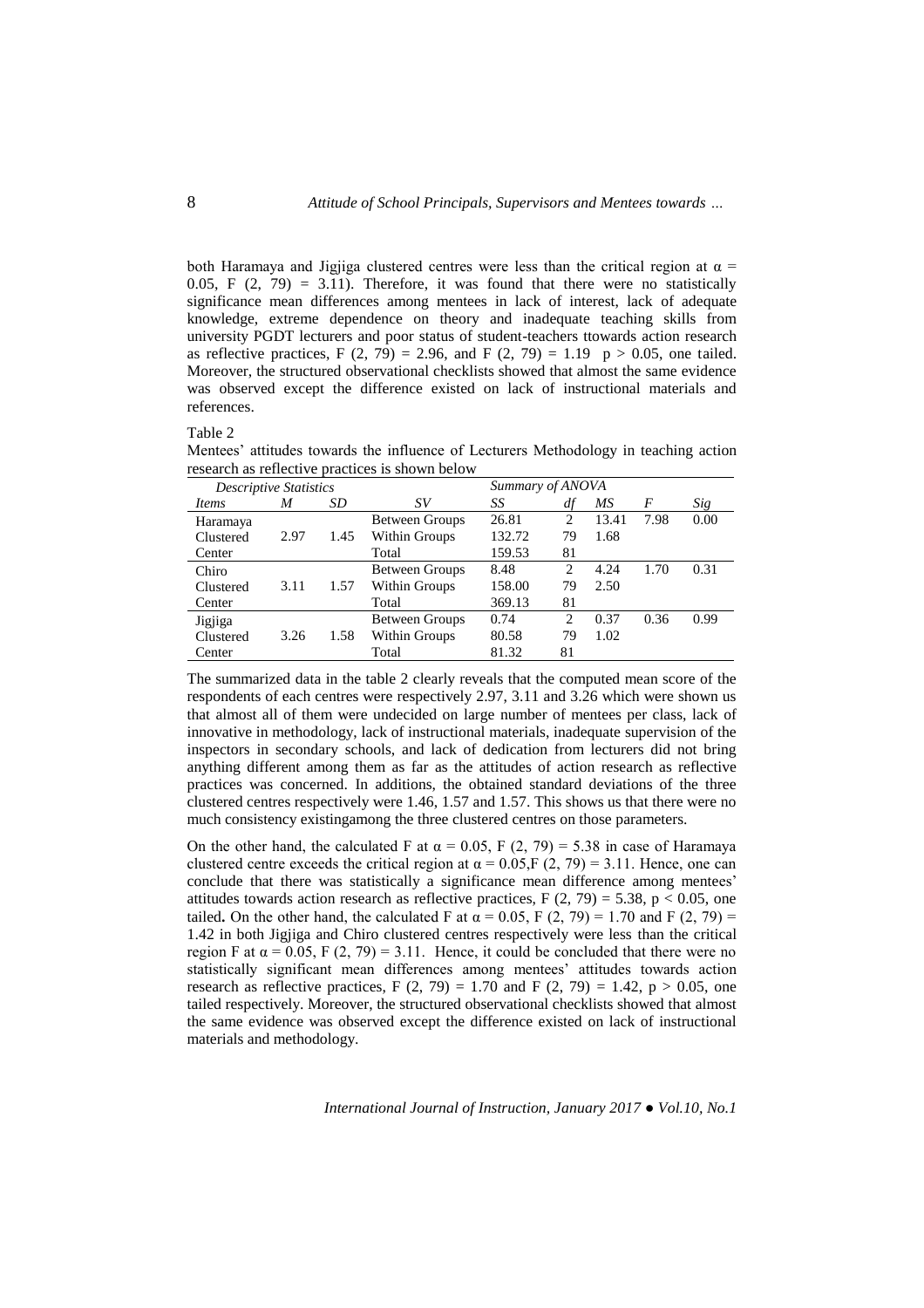## Table 3

Environmental factors on mentees' attitude towards Action Research as reflective practices *Descriptive Statistics Summary of ANOVA*

| Descriptive Diamontes |      |      |                       |        |    |      |      |      |
|-----------------------|------|------|-----------------------|--------|----|------|------|------|
| Items                 | М    | SD   | SV                    | SS     | df | МS   | F    | Sig. |
| Chiro                 |      |      | <b>Between Groups</b> | 6.70   | 2  | 3.35 | 1.36 | 0.10 |
| Clustered             | 3.60 | 1.40 | Within Groups         | 195.13 | 79 | 2.47 |      |      |
| Centers               |      |      | Total                 | 201.83 | 81 |      |      |      |
| Haramaya              |      |      | <b>Between Groups</b> | 2.03   | 2  | 1.05 | 0.50 | 0.67 |
| Clustered             | 3.76 | 1.16 | Within Groups         | 164.32 | 79 | 2.08 |      |      |
| Center                |      |      | Total                 | 166.35 | 81 |      |      |      |
|                       |      |      | <b>Between Groups</b> | 5.52   | 2  | 2.76 | 1.47 | 0.30 |
| Clustered             | 3.86 | 1.50 | Within Groups         | 148.52 | 79 | 1.88 |      |      |
| Centers               |      |      | Total                 | 154.04 | 81 |      |      |      |
| Jigjiga               |      |      |                       |        |    |      |      |      |

From the table 3, it can be seen that the computed mean scores for the three cluster centres (Chiro, Haramaya and Jigjiga) were 3.60, 3.76 and 3.86, respectively. This indicates that condition that the entire three cluster centres 'mentees were agreed on the five environmental factors (personal attributes, system requirements, pedagogical knowledge, modelling and feedback) had a negative impact on mentees' attitudes towards action research as reflective practices. Moreover, the computed standard deviation of the threeclustered centres mentioned above were 1.40, 1.16 and 1.50, respectively..These also indicated that the majority of mentees were agreed on the five environmental factors affecting their attitudes towards action research as reflective practices even though there were variability among each group. Moreover, the obtained F ratio at  $\alpha = 0.05$ , F (2, 79) = 1.36), F  $(2, 79) = 0.50$  and F  $(2, 793) = 1.47$  in all the three clustered centres were much less than the critical region at  $\alpha = 0.05$ , F (2, 79) = 3.11. Hence, it could be concluded that there were no statistically significant mean differences among mentees on these five environmental factors affecting their attitudes towards action research as reflective practices, F (2, 79) = 1.36), F (2, 79) = 0.50 and F (2, 79) =1.47, p > 0.05, one tailed respectively. Moreover, the structured observational checklists obtained during supervisions and reflective sessions indicated that these five environmental factors had been proven in affecting mentees' attitudes towards action research as reflective practices.

### Table 4

School principals' and supervisors' "Personal Attributes" towards action research as reflective practicec

| <b>Descriptive Statistics</b> |      |      |                       | Summary of ANOVA |                |      |      |      |
|-------------------------------|------|------|-----------------------|------------------|----------------|------|------|------|
| <i>Items</i>                  | M    | SD   | SV                    | SS               | df             | МS   | F    | Sig. |
| Chiro                         |      |      | <b>Between Groups</b> | 3.94             | $\overline{c}$ | 1.97 | 0.99 | 0.55 |
| Clustered                     | 4.06 | 1.16 | Within Groups         | 121.39           | 61             | 1.99 |      |      |
| Centers                       |      |      | Total                 | 125.33           | 63             |      |      |      |
| Haramaya                      |      |      | <b>Between Groups</b> | 5.73             | 2              | 2.87 | 1.49 | 0.37 |
| Clustered                     | 4.21 | 1.14 | Within Groups         | 117.12           | 61             | 1.92 |      |      |
| Center                        |      |      | Total                 | 122.85           | 63             |      |      |      |
| Jigjiga-                      |      |      | <b>Between Groups</b> | 5.86             | $\overline{c}$ | 2.93 | 1.75 | 0.30 |
| Clustered                     | 4.25 | 1.08 | Within Groups         | 241.45           | 61             | 1.67 |      |      |
| Centers                       |      |      | Total                 | 101.87           | 63             |      |      |      |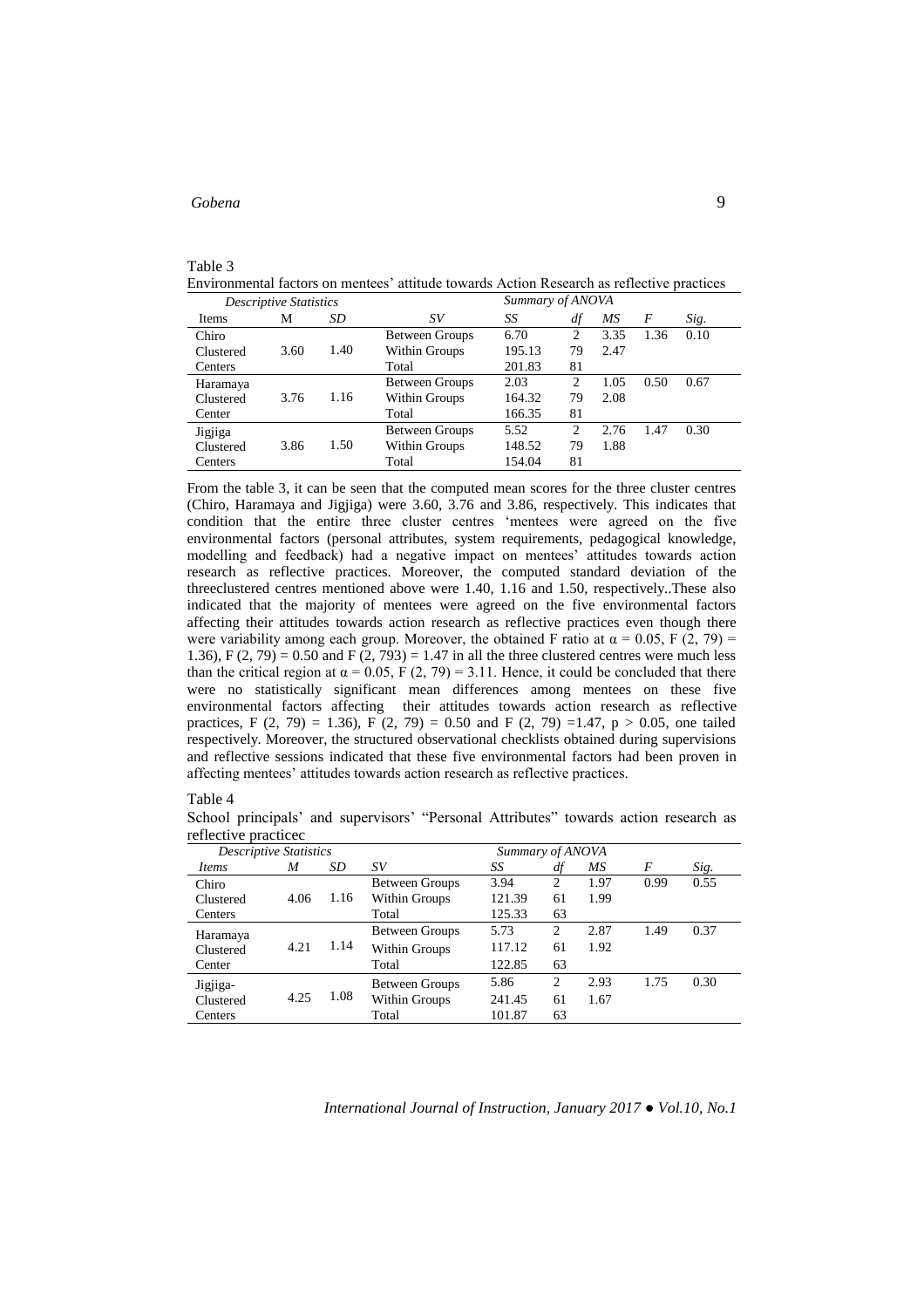From the data in table 4, it is apparent that the computed mean scores for the three cluster centres (Chiro, Haramaya and Jigjiga) were 4.06, 4.21 and 4.25, respectively. This indicates that the school principals and supervisors in all three clustered centreswere agreed on the fact that five personal attributes (listening attentively, comforting in talking, supporting, assisting in reflecting and instilling confidence) had an impact on mentees' attitudes towards action research as reflective practices. Besides, the computed standard deviations of the three clustered centres mentioned above were 1.16, 1.14 and 1.04, respectively. These indicated that the majority of the school principals and supervisors were agreed on "personal attributes" towards action research as reflective practices even though there was variability among groups. On the other hand, the obtained F ratio at  $\alpha = 0.05$ , F (2, 61) = 0.99, F (2, 61) = 1.49 and F (2, 61) = 1.75 in all the three clustered centres were very much less than the critical region at  $\alpha$  = 0.05, F  $(2, 61) = 3.15$ . Hence, it could be concluded that there were no statistically significant mean differences among school principals and supervisors on personal attributes towards action research as reflective practices, F  $(2, 61) = 0.99$ , F  $(2, 61) =$ 1.49 and F  $(2, 61) = 1.75$ ,  $p > 0.05$ , one tailed respectively. Moreover, the structured observational checklists during supervisions and reflection sessions proving the above findings were held the same.

| anie |  |
|------|--|
|      |  |

School principals and supervisors' "System Requirements" towards action research

| <b>Descriptive Statistics</b> |      |      |                       | Summary of ANOVA |                |      |      |      |
|-------------------------------|------|------|-----------------------|------------------|----------------|------|------|------|
| Items                         | M    | SD   | SV                    | SS               | df             | МS   | F    | Sig. |
| Chiro                         |      |      | Between Groups        | 0.07             | 2              | 0.04 | 0.27 | 0.99 |
| Clustered                     | 3.96 | 0.95 | Within Groups         | 9.15             | 61             | 0.15 |      |      |
| Center                        |      |      | Total                 | 9.22             | 63             |      |      |      |
| Haramaya                      |      |      | Between Groups        | 4.84             | 2              | 2.42 | 1.96 | 0.36 |
| Clustered                     | 4.00 | 1.26 | Within Groups         | 137.25           | 61             | 2.25 |      |      |
| Center                        |      |      | Total                 | 142.09           | 63             |      |      |      |
| Jigjiga-                      |      |      | <b>Between Groups</b> | 0.49             | $\overline{c}$ | 0.25 | 0.25 | 0.98 |
| Clustered                     | 4.22 | 1.07 | Within Groups         | 61.00            | 61             | 1.00 |      |      |
| Center                        |      |      | Total                 | 61.49            | 63             |      |      |      |

As it was indicated in the table 5, the g mean scores for the three clustered centres (Chiro, Haramaya and Jigjiga respectively) were 3.96, 4.00 and 4.22. This indicates that the three clustered centers' principals and supervisors were agreed on the fact that three system requirements (discussing aims, discussing policies and outlining curriculum) had an impact on mentees' attitudes towards action research as reflective practices. Moreover, the computed standard deviations of the three clustered centres mentioned above respectively were 0.95, 1.26 and 1.07. Moreover, the obtained F ratio at  $\alpha = 0.05$ ,  $F(2, 61) = 0.27$ ,  $F(2, 61) = 1.96$  and  $F(2, 61) = 0.25$  in all the three clustered canters were very much less than the critical region at  $\alpha = 0.05$ , F (3, 61) = 3.15). Hence, it could be concluded that there were no statistically significant mean differences among school principals and supervisors on system requirements on mentees' attitudes towards action research as reflective practices, F  $(2, 61) = 0.27$ , F  $(2, 61) = 1.96$  and F  $(2, 61) =$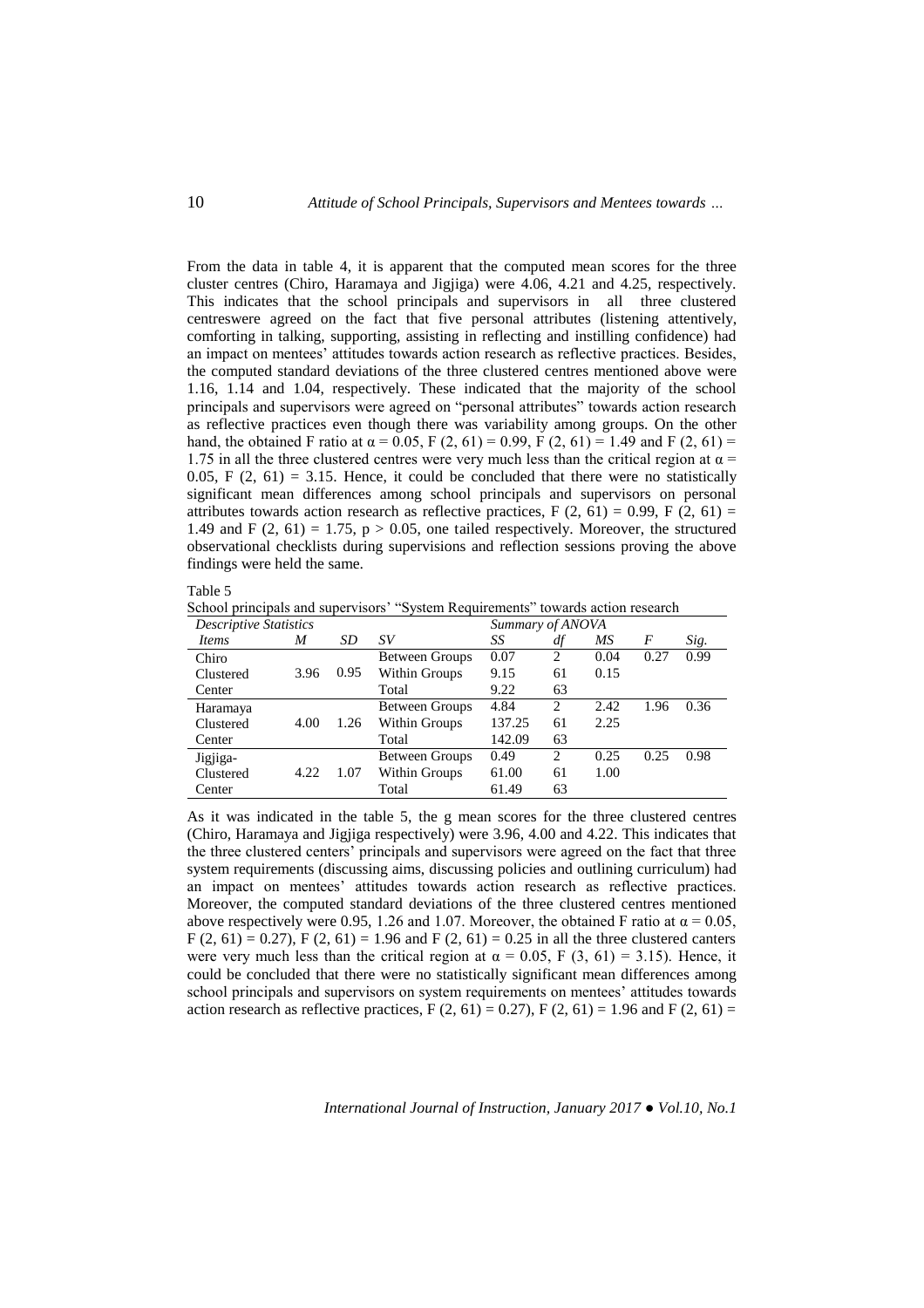0.25,  $p > 0.05$ , one tailed respectively. However, the structured observations checklists during supervisions and reflection sessions disproved the above findings.

Table 6

School Principals' and Supervisors' on "Pedagogical Knowledge" towards action research

| <b>Descriptive Statistics</b> |      |      | Summary of ANOVA      |       |                |      |      |      |
|-------------------------------|------|------|-----------------------|-------|----------------|------|------|------|
| Items                         | M    | SD   | SV                    | SS    | df             | МS   | F    | Sig  |
|                               |      |      | <b>Between Groups</b> | 4.38  | $\overline{c}$ | 2.19 | 1.87 | 0.30 |
| Jigjiga Clustered             | 4.16 | 1.21 | Within Groups         | 71.37 | 61             | 1.17 |      |      |
| Center                        |      |      | Total                 | 75.83 | 63             |      |      |      |
|                               |      |      | Between Groups        | 4.14  | 2              | 2.07 | 1.62 | 0.38 |
| Chiro, Clustered              | 4.16 | 1.03 | Within Groups         | 78.08 | 61             | 1.28 |      |      |
| Center                        |      |      | Total                 | 82.22 | 63             |      |      |      |
|                               |      |      | <b>Between Groups</b> | 0.97  | 2              | 0.49 | 0.5  | 0.86 |
| Haramaya                      | 4.29 | 0.91 | Within Groups         | 59.78 | 61             | 0.98 |      |      |
| <b>Clustered Center</b>       |      |      | Total                 | 60.75 | 63             |      |      |      |
|                               |      |      |                       |       |                |      |      |      |

From the table 6, it can be seen that the computed mean scores for the three clustered centres (Jigjiga, Chiro and Haramaya) were 4.16, 4.16 and 4.29, respectively.. This indicates that the school principals and supervisors in all three clustered centres were agreed on the fact that eleven practices of pedagogical knowledge (providing viewpoints, discussing problem solving, guiding preparation, discussing assessment, assisting with teaching strategies, discussing content knowledge, assisting with classroom management, discussing questioning techniques, discussing implementation, assisting in planning, and assisting with time tabling) had a negative impact on mentees' attitudes towards action research as reflective practices. Moreover, the computed standard deviations of the three clustered centres mentioned above were 1.21, 1.03 and 0.91, respectively. . Besides, the obtained F ratio at  $\alpha = 0.05$ , F (2, 61) = 1.87), F (2, 61)  $= 1.62$  and F (2, 61) = 0.50 in all the three clustered canters were very much less than the critical region at  $\alpha = 0.05$ , F (2, 61) = 3.15). Hence, it could be concluded that there were no statistically significant mean differences among school principals and supervisors on pedagogical knowledge on mentees' attitude towards action research as reflective practices,  $F(2, 61) = 1.87$ ,  $F(2, 61) = 1.62$  and  $F(2, 61) = 0.50$ ,  $p > 0.05$ , one tailed respectively. Moreover, the structured observations checklists conducted during supervisions and reflection sessions supported the above findings.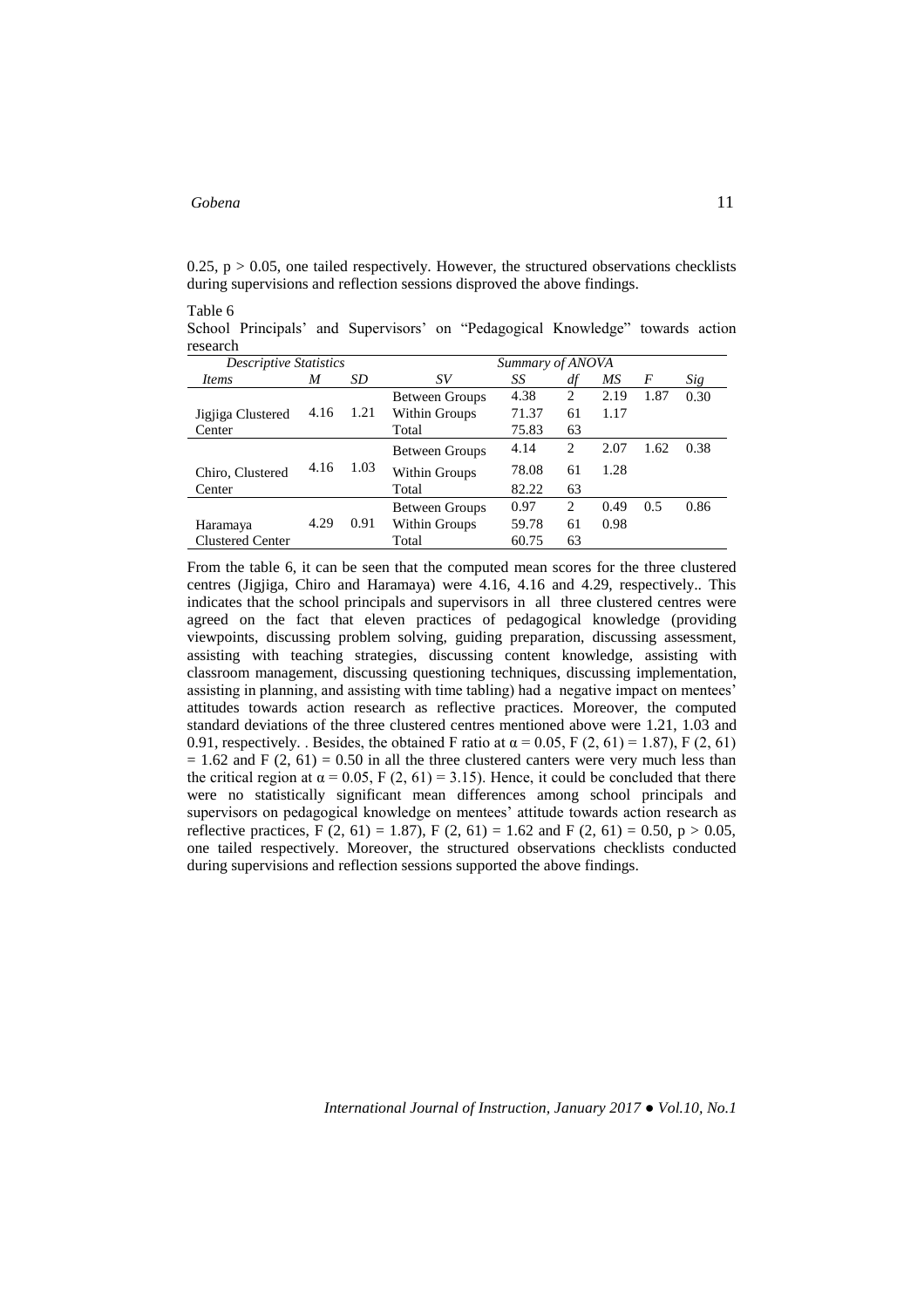### Table 7

School principals' and supervisors' opinions on "Modelling" towards action research as reflective practices

| <b>Descriptive Statistics</b> |      |      | <b>ANOVA Summary Table</b> |        |                |      |      |      |
|-------------------------------|------|------|----------------------------|--------|----------------|------|------|------|
| Items                         | M    | SD   | SV                         | SS     | df             | МS   | F    | Sig  |
| Chiro                         |      |      | Between Groups             | 5.04   | $\overline{c}$ | 2.52 | 2.03 | 0.12 |
| Clustered                     | 3.55 | 1.05 | Within Groups              | 75.64  | 61             | 1.24 |      |      |
| Center                        |      |      | Total                      | 80.68  | 63             |      |      |      |
| Haramaya                      |      |      | <b>Between Groups</b>      | 4.09   | 2              | 2.05 | 1.49 | 0.18 |
| Clustered                     | 3.60 | 1.11 | Within Groups              | 84.18  | 61             | 1.38 |      |      |
| Center                        |      |      | Total                      | 88.29  | 63             |      |      |      |
| Jigjiga-                      |      |      | <b>Between Groups</b>      | 5.19   | $\overline{c}$ | 2.59 | 1.18 | 0.37 |
| Clustered                     | 3.74 | 1.25 | Within Groups              | 133.59 | 61             | 2.19 |      |      |
| Center                        |      |      | Total                      | 138.78 | 63             |      |      |      |

As it can be understood from table 7, the computed mean scores for the three clustered centres (Chiro, Haramaya and Jigjiga) were 3.55, 3.60 and 3.74, respectively.. This indicates that all the three clustered centers' school principals and supervisors were agreed on the idea that eight practices of modelling (demonstrating hands-on activities, displaying enthusiasm for teaching, modelling a well-designing lesson, modelling effective teaching, modelling teaching, modelling rapport with students, using syllabus language, and modelling classroom management) were found to have a negative impact on mentees' attitudes towards action research as reflective practices. Furthermore, the computed standard deviations of the three clustered canters mentioned above were 1.05, 1.11 and 1.25, respectively.. On the other hand, the obtained, F ratio at  $\alpha = 0.05$ , F (2, 61) = 2.03, F (2, 61) = 1.49 and F (2, 61) = 1.18 in all the three clustered canters were very much less than the critical region at  $\alpha = 0.05$ , F (2, 61) = 3.15. Hence, it was concluded that there were no statistically significant mean differences among school principals and supervisors on modelling towards action research as reflective practices,  $(2, 61) = 2.03$ , F  $(2, 61) = 1.49$  and F  $(2, 61) = 1.18$ , p > 0.05, one tailed respectively. Moreover, the structured observational checklists conducted during supervision and reflective sessions proved that these issues were very important for mentees even though the reality were different from what was going in the actual sense.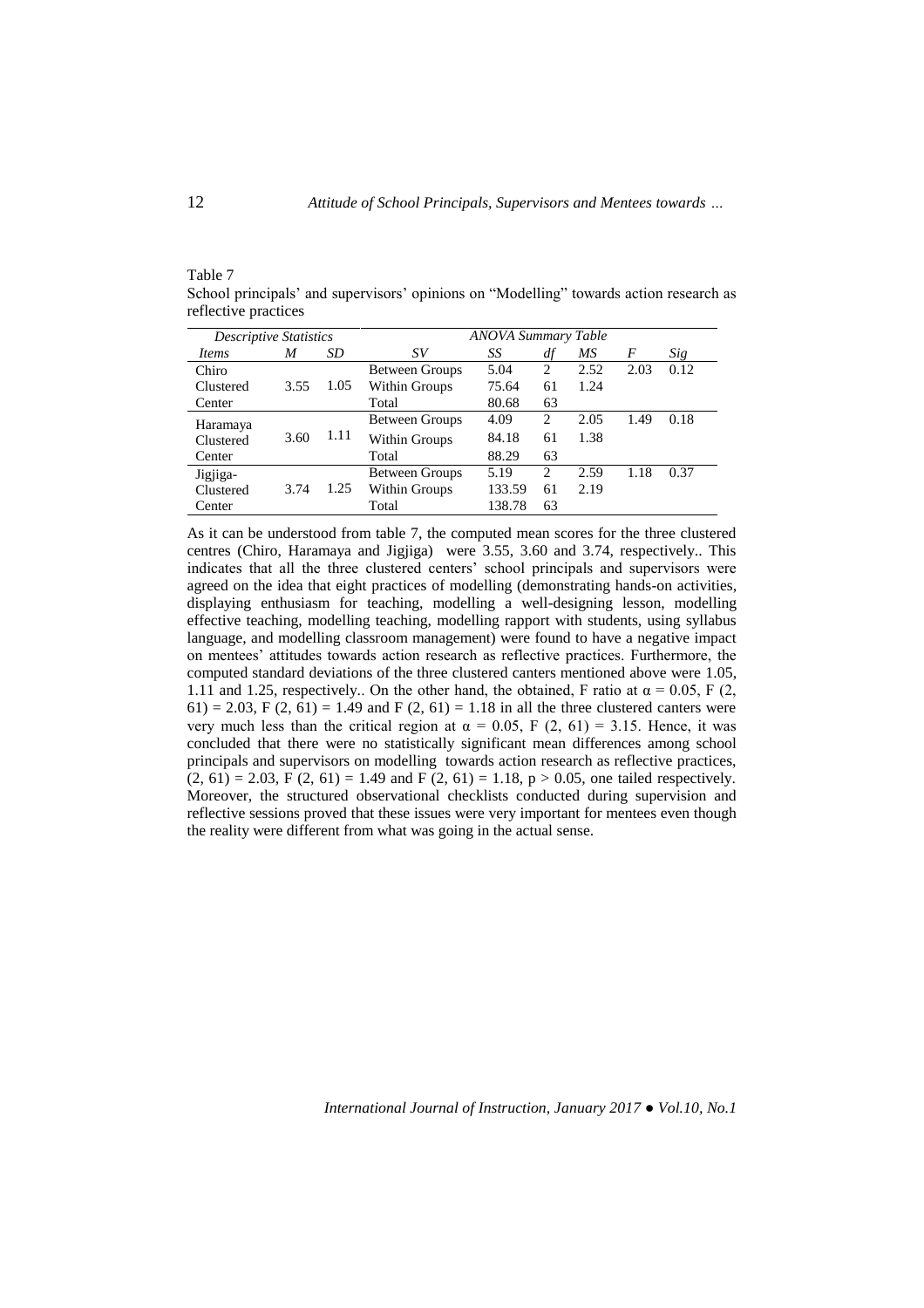#### Table 8

School principals' and supervisors' ideas on "Providing Feedback" towards action research as a reflective practices

|              | <b>Descriptive Statistics</b> |      |                | <b>ANOVA Summary Table</b> |                |      |      |      |
|--------------|-------------------------------|------|----------------|----------------------------|----------------|------|------|------|
| <i>Items</i> | M                             | SD   | SV             | SS                         | df             | МS   | F    | Sig  |
| Jigjiga      |                               |      | Between Groups | 1.40                       | $\mathfrak{D}$ | 0.70 | 0.35 | 0.92 |
| Clustered    | 3.53                          | 1.25 | Within Groups  | 123.22                     | 61             | 2.02 |      |      |
| Center       |                               |      | Total          | 124.62                     | 63             |      |      |      |
| Chiro        |                               |      | Between Groups | 4.03                       | $\overline{c}$ | 2.02 | 1.51 | 0.38 |
| Clustered    | 3.54                          | 1.14 | Within Groups  | 81.74                      | 61             | 1.34 |      |      |
| Center       |                               |      | Total          | 85.77                      | 63             |      |      |      |
| Haramaya     | 3.57                          | 1.17 | Between Groups | 3.76                       | $\mathfrak{D}$ | 1.88 | 1.31 | 0.55 |
| Clustered    |                               |      | Within Groups  | 87.84                      | 61             | 1.44 |      |      |
| Center       |                               |      | Total          | 91.60                      | 63             |      |      |      |

As it was indicated in table 9, the computed mean scores for the three clustered centres (Jigjiga, Chiro and Haramaya) were 3.53, 3.54 and 3.57, respectively. . This indicated that the school principals and supervisors of all the three clustered centers'were agreed on the idea that providing six **"**feedback" practices (providing evaluation on teaching, reviewing lesson plans, providing oral feedback, providing written feedback, articulating expectations and observing teaching to mentees) were found to be a negative impact on mentees' attitudes towards action research as reflective practices. Besides, the computed standard deviations of the three clustered centres mentioned above were 1.25, 1.14 and 1.17, respectively.. On the other hand, the computed F ratio at  $\alpha = 0.05$ , F (2, 61) = 0.35),  $F(2, 61) = 1.51$  and  $F(2, 61) = 1.31$  in all the three clustered centres were respectively very much less than the critical region at  $\alpha = 0.05$ , F (2, 61) = 3.15. Hence, it was concluded that there were no statistically significant mean differences among school principals and supervisors ideas on providing feedback to mentees' attitude towards action research as reflective practices, F  $(2, 61) = 0.35$ , F  $(2, 61) = 1.51$  and F  $(2, 61) = 1.31$ , one tailed respectively. In addition to these statistical finding, the structured observational checklists conducted during the supervision and reflective sessions proved that these issues were very important for the mentees even though the reality were different from what was going on in the actual situations.

### **DISCUSSION**

This study attempts to investigate the Attitude of School Principals, Supervisors and Mentees towards Action Research as a Reflective Practices with particular reference to Eastern Ethiopian Post Graduate Diploma in Secondary School Teaching (PGDT). One interesting finding of this study was that all mentees were agreed on the lack of interest, the lack of adequate knowledge, the extreme dependence on theory and the inadequate teaching skills from university PGDT lecturers and poor status of mentees-themselves towards action research as reflective practices. On the other hand, the finding of the same study was found that almost all of the respondents were undecided on large number of mentees per class, the lack of innovative in methodology, the lack of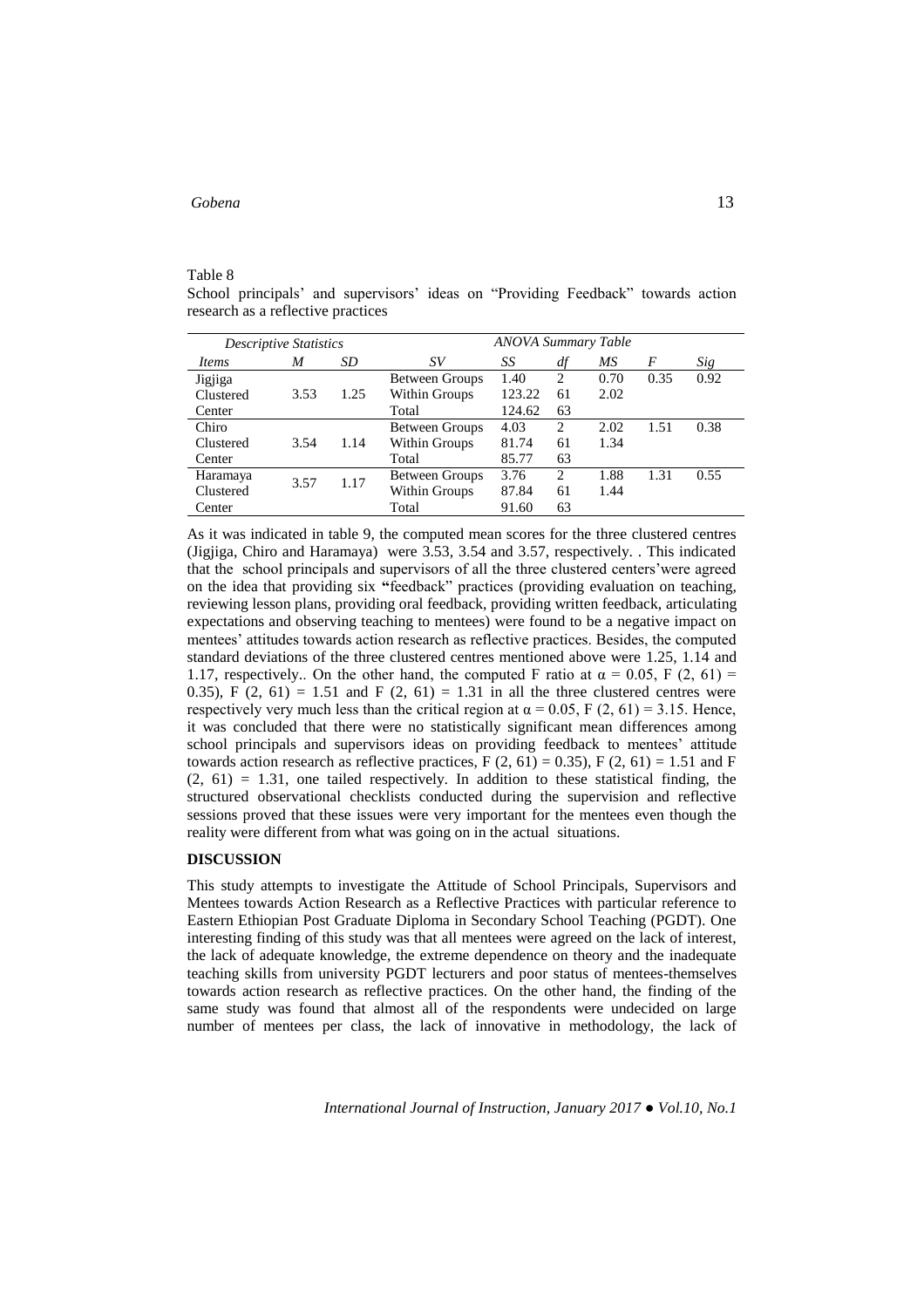instructional materials, the inadequate supervision of the inspectors in secondary schools, and the lack of dedication from lecturers did not bring anything different among them as far as the attitudes of action research as reflective practices was concerned. The second interesting finding was that the entire three cluster centres 'mentees were agreed on idea that the five environmental factors (personal attributes, system requirements, pedagogical knowledge, modelling and feedback) had a negative impact on mentees' attitudes towards action research as reflective practices.

The third interesting finding was that t the school principals and supervisors in the entire three clustered centres were agreed on the idea that five personal attributes (listening attentively, comforting in talking, supporting, assisting in reflecting and instilling confidence) had a negative impact on mentees' attitudes towards action research as reflective practices. Moreover, the one way ANOVA analysis was indicated that there were no statistically significant mean differences among the respondents. The fourth interesting finding in this study was that the three clustered centers' principals and supervisors were agreed on the idea that the three systems' requirements (discussing aims, discussing policies and outlining curriculum) had an impact on mentees' attitudes towards action research as reflective practices.

Furthermore, it was found that there were no statistically significant mean differences among the three centres on three system requirements (discussing aims, discussing policies and outlining curriculum). The fifth interesting finding in the same study was that the school principals and supervisors of the three clustered centres were agreed on the idea that eleven practices of pedagogical knowledge (providing viewpoints, discussing problem solving, guiding preparation, discussing assessment, assisting with teaching strategies, discussing content knowledge, assisting with classroom management, discussing questioning techniques, discussing implementation, assisting in planning, and assisting with time tabling) had a negative impact on mentees' attitudes towards action research as reflective practices. Moreover, one way ANOVA analysis was shown us that there were no statistically significant mean difference among school principals and school supervisors on these variables. These indicated that the variables have been negatively affected the mentees' attitudes towards action research as reflective practices.

The sixth interesting finding in the same study was that the school principals and supervisors of all the three clustered centers were agreed on the idea that the seven practices of modelling (demonstrating hands-on activities, displaying enthusiasm for teaching, modelling a well-designing lesson, modelling effective teaching, modelling rapport with students, using syllabus language, and modelling classroom management) were found to have a negative impact on mentees' attitudes towards action research as reflective practices. Moreover it was found that there were no statistically significant mean differences among the three groups in the three clustered centres on these variables. Finally, another important finding was that all the three clustered centers' school principals and supervisors were agreed on the idea that providing feedback practices (providing evaluation on teaching, reviewing lesson plans, providing oral feedback, providing written feedback, articulating expectations and observing teaching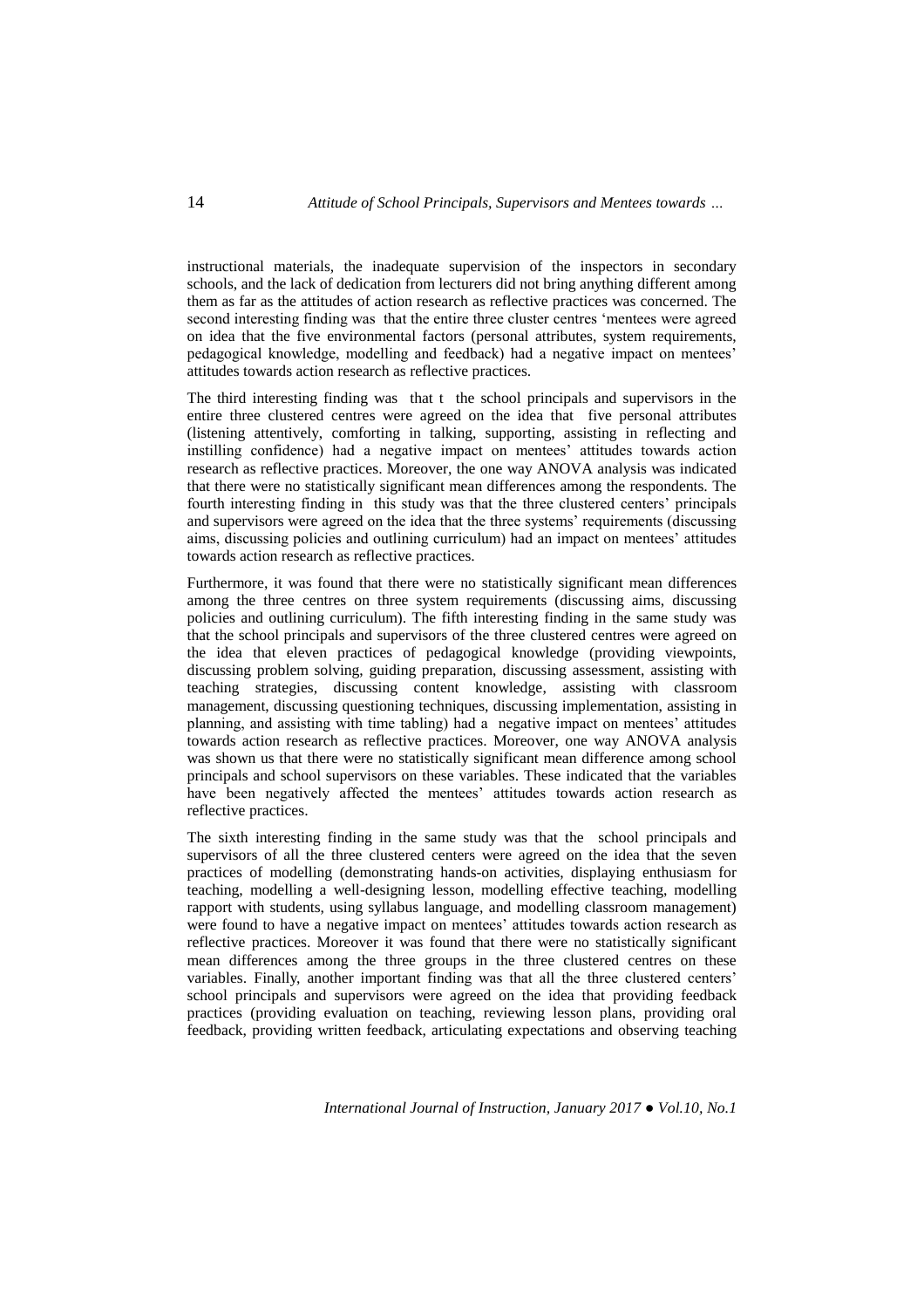to mentees) were found to be a negative impact on mentees' attitudes towards action research as reflective practices. Furthermore, there were no statistically significant mean differences among the three centres on these variables.

The finding of this study is also supported by the study carried out by Sharpe (2004) who found that the concept of action research as reflective practices regarded the teacher as a moral agent and an informed, knowledgeable practitioner. The distinctive nature of professional knowledge lies in the interplay between its construction and use. When teachers use their knowledge, use changes what that knowledge is.

### **Implications of the study**

The impact of this study proved that attitude of school principals, supervisors and mentees towards action research as reflective practices had a negative impact on teaching learning processes in schools. Teachers as action researcher and practitioners apply the rigors of scientific inquiry in the context of their classroom and classroom experience in attempt to improve teaching effectiveness. Because action research as reflective practices is conducted by classroom teachers, it services as a vehicle through which teachers investigate issues of interest and then incorporate the result into their own planning and future teaching.

There are only few studies conducted in Ethiopia that relates to the attitudes of principals, supervisors and mentees towards action research as reflective practices. Thus, based on the findings, it is an evident that action research as reflective practices has been found to serve not only as a means of improving teaching but also in developing practitioners' flexibility and problem solving skills and their attitudes to professional development and the process of change. Therefore, it is recommended that participations in action research as reflective practices is resulted in increased confidence, self esteem, willingness to embrace and liberated creative potential for teacher educators.

### **Limitation and Recommended Future Studies**

For future studies, it is recommended that larger samples should be included in the study areas. By using larger populations such as by including all secondary schools found in Eastern Ethiopian from Harari and Dire Dewa City Administration, the research result can be generalized across Eastern Ethiopian Secondary Schools. As such, the attitudes of school principals, supervisors and mentees towards action research as reflective practices for the pilgrimage topic can be promoted if the findings of the future study are similar to this study.

Future studies are also recommended to look at the selection of students by taking into account the differences extended beyond the expected, such as socioeconomic backgrounds that may influence these studies as the descriptive survey research design used in this study had used existing class, assuming that the three clustered centres are similar. Location of schools such as rural schools and urban located school might contribute to different result for the study. Furthermore the study is limited only to the topic of the attitudes of school principals, supervisors and mentees towards action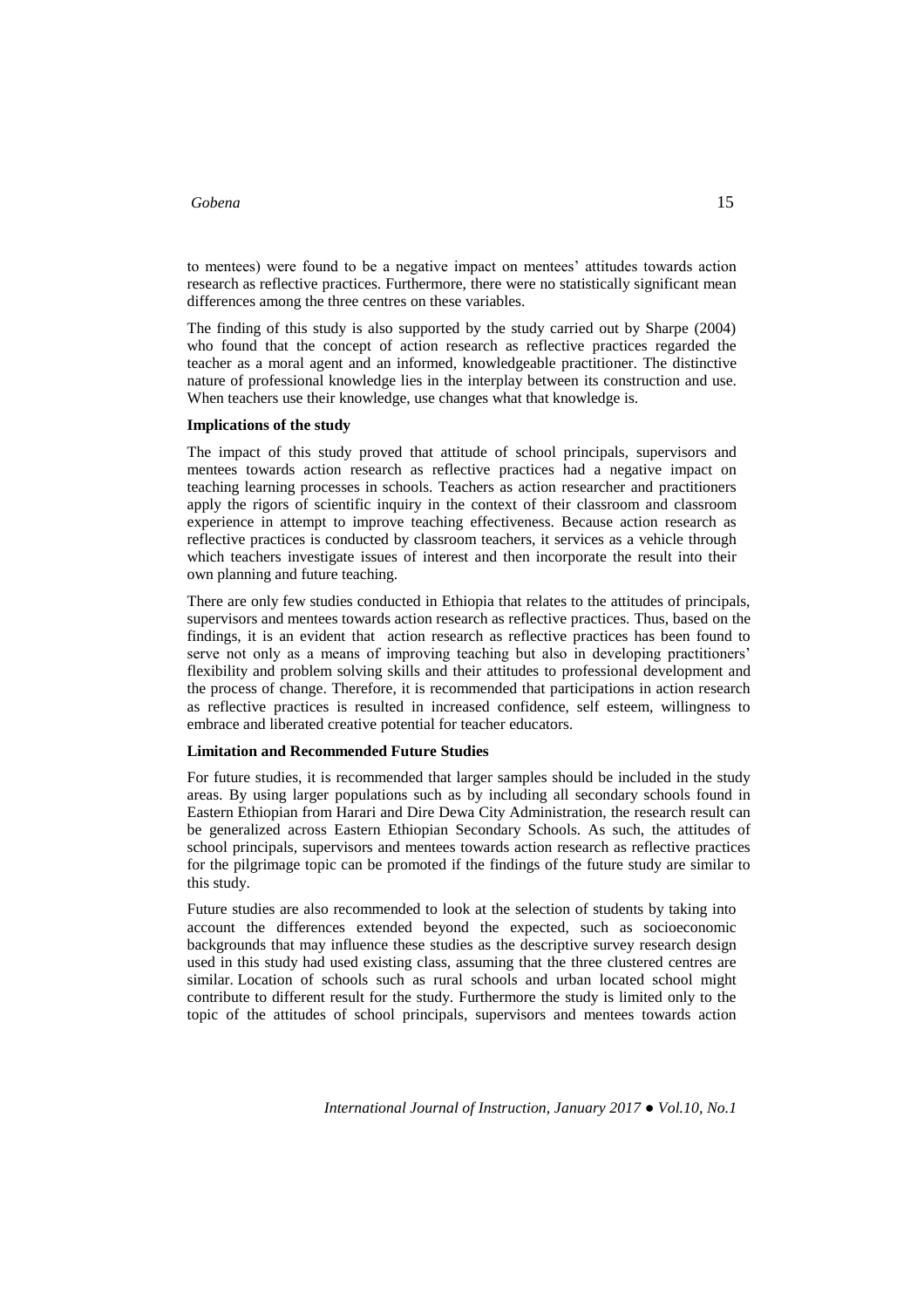research as reflective practices. Thus, it is suggested that the same study should be expanded and applied to topics and other places of worship.

### **CONCLUSIONS**

This study found that the attitude of principals, supervisors and mentees towards action research as reflective practices has had a negative impact on teaching profession in general and mentees (student teachers) in particular. The reason is that school principals, supervisors and mentees have developed negative attitudes towards action research as reflective practices. They have never understood that action research as reflective practices were used to provide a vehicle for improving teacher's decision making and increasing teacher effectiveness and for encouraging professional practices. Moreover**,**  school principals and supervisors have failed to understand that action research as reflective practices are used to (1) be a tool for individual teacher focusing on changes within her/ his classroom, (2) be an approach employed by a research team of teachers addressing a problem that extends across the classroom, and (3) be a facilitative approach to school wide or district wide problems. Therefore, school principals and supervisors need to provide supporting, encouraging and motivating mentees (studentteachers) so as to attract them in the profession of teaching. Whenever these stakeholders develop positive attitudes towards action research as reflective practices, they can bring the necessary changes that the country will expect them to bring changes in its next quality generation.

### **REFERENCES**

Boud, D. & Walker, D. (1998). Promoting reflection in professional courses: The challenge of context. *Studies in Higher Education, 23*(2), 191-206. EJ 570 398.

Clift, R.T., Houston, W.R., & Pugach, M.C., eds. (1990**).** *Encouraging reflective practice in education: An analysis of issues and programs*. New York: Teachers College Press.

Cohen L., Manion L. and Morrison L. (2007). Research methods in education. NY: 270 Madison Avenue.

Erickson, G. and Mackinnon, A. (1991). 'Seeing classrooms in new ways: On becoming a science teacher'The Reflective Turn: Case Studies In and On Educational experience in an initial teacher education course', *Journal of Education for Teaching,* 15, (1), pp.342-355.Gemechu, A. (2014). Teachers' Perceptions in Teaching Large Class Sizes in Eastern Ethiopian Higher Learning Institutions. *Journal of Education and Practices. 5* (4): 76-75

Grimmet, P. and Crehan, E.P. (1990). *Conditions Which Facilitate and Inhibit Teacher Reflection in Clinical Supervision: Collegiality Re-Examined, Paper presented at the* annual meeting of the American Educational Research Association, Boston..

Hopkins, C. D., & Antes, R.L. (1990). *Educational research: A structure for inquiry* (3rd Ed). Itasca, IL: F.E. Peacock.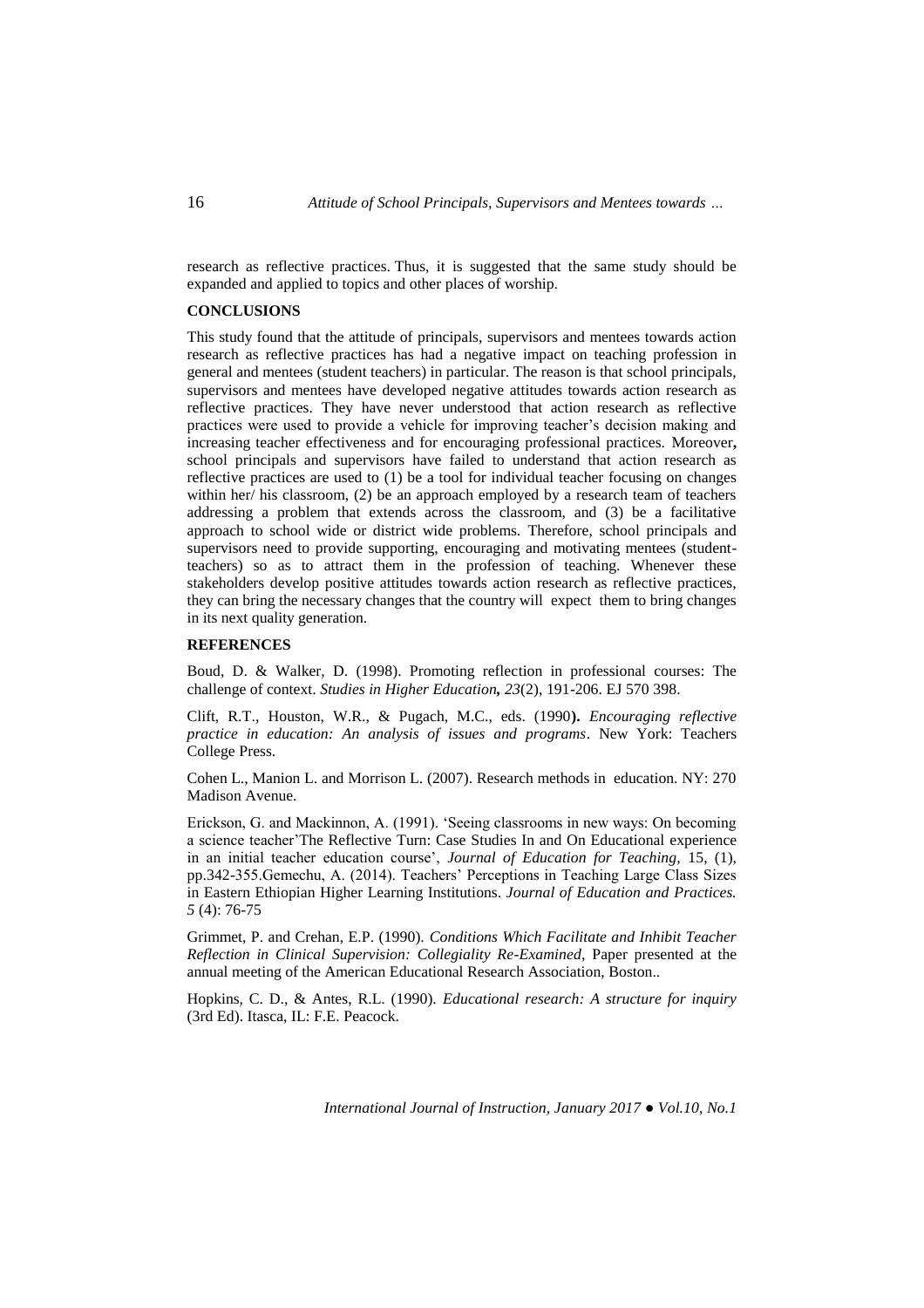Kettle B., & Sellars, N. (1996). The development of student teachers practical theory of teaching. *Teaching and Teacher Education, 12*(1), 1- 24. EJ 52- 79.

La Boskey, V.K. (1990). *Reflectivity in Preservice Teachers: Alert Novices vs. Common sense Thinkers ,*paper presented at the annual meeting of the American Educational Research Association, Boston.

Russell, T. and Munby, H. (1991). 'Reframing: The role of experience in developing teachers' professional knowledge', *The Reflective Turn: Case Studies In and On Educational Practice,* New York, Teachers College Press, pp. 164–88.

Sharpe, R. (2004). *How do Professionals Learn and Develop? Implications for Staff and Education Developers. Teacher Education, Detroit*, MI.

Teshome**,** A. 2001. *The impact of assessment on quality education*. AAU: AAU Press.

Schuck, C. and Wood, J. (2006). Playing, reflecting, and reality. *Journal of Holistic Healthcare*, 34 (3) British Holistic Medical Association.

Valli, L. (1992). '*Introduction', in VALLI, L. (Ed). Reflective Teacher Education: Cases and Critiques.*Albany: Suny Press.

Watts, H. (1985). W*hen teachers are researchers, teaching improves learners.* River, New Jersey: Pearson Merill Prentice-Hall.

Zeichner, K. (1987) 'Preparing reflective teachers'. *International Journal of Educational Research,*11 (5): 565–75.

### **Turkish Abstract**

### **Okul Müdürlerinin, Müdür Yardımcılarının ve Öğrencilerin Yansıtıcı Düşünce Yöntemine Yönelik Eylem Araştırmasına Karşı Tutumları**

Bu çalışmanın amacı uzaktan eğitimde (PGDT) müdürlerin, müdür yardımcılarının ve öğrencilerin yansıtıcı düşünce yöntemine yönelik eylem araştırmasına karşı tutumlarını incelemektir. Bu çalışmada 3 tane birbirine yakın merkezden tabakalı rastgele örnekleme yöntemine göre alınan 82 öğrenci, 38 müdür ve 26 amir kullanılmıştır. Araştırmacı, verilerin yorumlanması ve örneklemin karakteristiğini tanımlamak için betimleyici istatistik (standart sapma ve ortalama değer) kullanmıştır. Buna ek olarak olası değişkenlerin olduğu gruplar içindeki ve gruplar arasındaki anlamlı farklılığı karşılaştırmak için de çıkarımsal istatistik yöntemi (tek yönlü ANOVA) tercih edilmiştir. Bu çalışmanın bulguları, Haramaya Kampüsündeki yaratıcı yöntemlerden, eğitici araç - gereçlerden ve uzman eğitimcilerden yoksun öğrencilerin yansıtıcı düşünce yöntemine yönelik eylem araştırmasına karşı tutumlarında istatistiksel olarak anlamlı bir farklılık olduğunu göstermiştir. Bu yüzden müdürler ve müdür yardımcıları gibi sistem uygulayıcılarının ulusun ihtiyacı olan, Etiyopyalı çocukların eğitim kalitesini arttırmak ve davranış değişikliklerini sağlama konusunda ahlaklı, pratik, profesyonel, sorumluluk sahibi ve eleştirel davranması gerekmektedir.

Anahtar Kelimeler: tutum, Haramaya Üniversitesi, psikoloji, Etiyopyalı çocuklar, okul müdürleri, yansıtıcı öğretim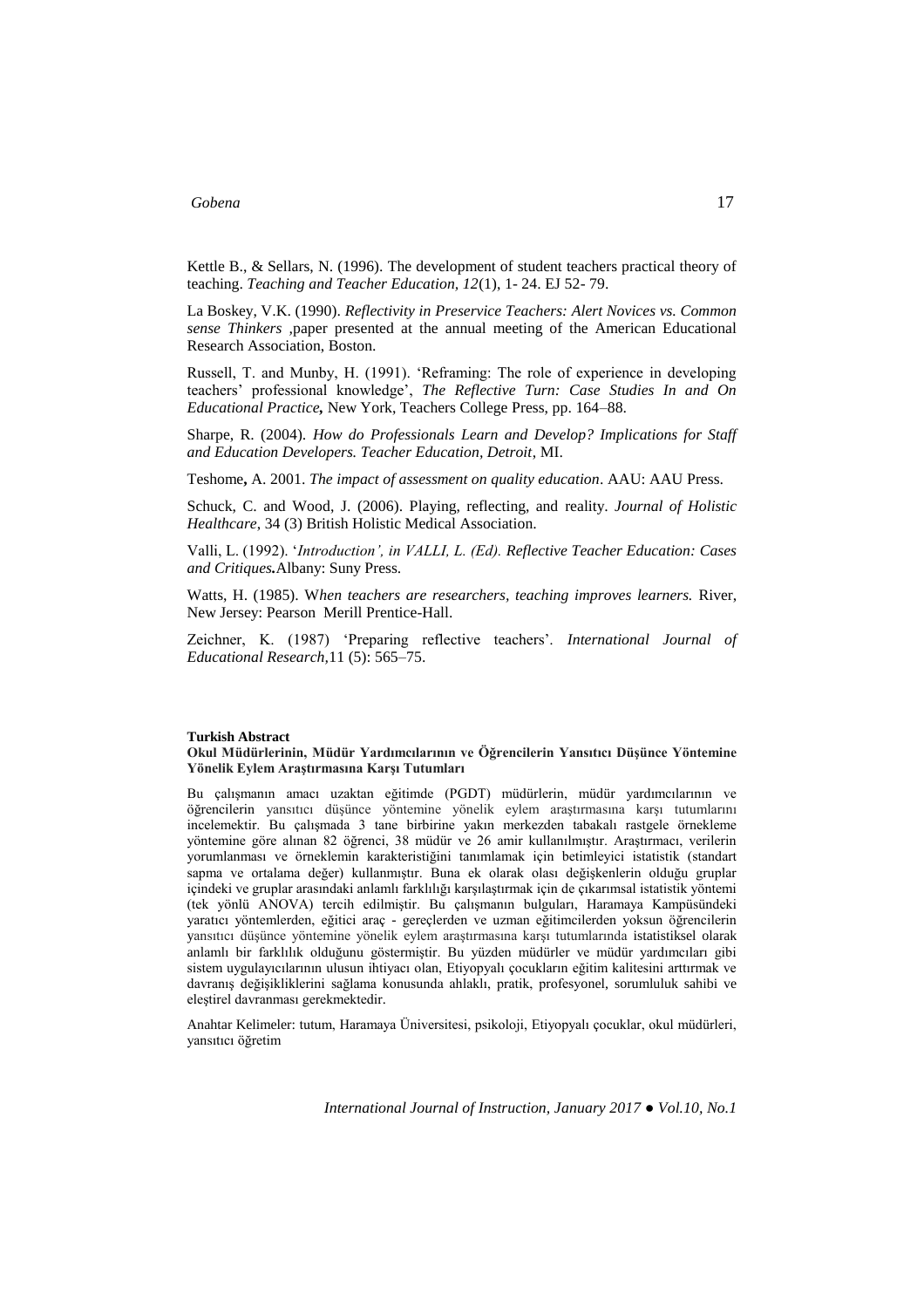#### **French Abstract Attitude de Principaux Scolaires, Superviseurs et Mentees vers Recherche d'Action comme Pratiques Réfléchissantes**

Cette étude a été visée pour examiner l'attitude de principaux, des superviseurs et mentees vers la recherche d'action comme des pratiques réfléchissantes(réfléchies) dans le Diplôme d'Étudiant post-licence dans le Collège d'enseignement général Enseignant (PGDT). Les échantillons utilisés pour cette étude ont consisté en 82 mentees, 38 Principaux et 26 Superviseurs pris de trois centres groupés en utilisant la technique d'échantillonnage aléatoire stratifiée pour mentees et des principaux tandis que la disponibilité échantillonnant des techniques a été employée pour des superviseurs. Pour faire paraître l'interprétation de données et au point, le chercheur a utilisé la statistique descriptive (le grand nombre moyen et des écarts-types) pour décrire la nature des données et les caractéristiques de l'échantillon. De plus, la statistique déductive (une façon) ANOVA) a été employée pour comparer des différences moyennes significatives existent entre et dans les groupes de la valeur la plus probable des variables. Les conclusions de cette étude ont révélé statistiquement la signification la différence moyenne parmi mentees en l'absence des méthodologies novatrices, le manque de matériels d'instruction et le manque de dévouement de conférenciers et des attitudes vers la recherche d'action comme des pratiques réfléchissantes dans le cas de centre groupé Haramaya. Donc, les principaux et les superviseurs de l'unité de mise en oeuvre du système devraient agir moralement, pratiquement, professionnellement, éthiquement, avec sérieux et d'une façon critique afin de satisfaire le besoin professionnel de la nation d'apporter des changements comportementaux et l'éducation de qualité pour les enfants éthiopiens.

Mots Clés: attitudes, Université Haramaya, psychologie, enfants éthiopiens, principaux scolaires, pratiques réfléchissantes

### **Arabic Abstract**

**الموقف من مديري المدارس والمشرفين والمتدربين نحو البحث العملي كالممارسات العاكسة** وتهدف هذه الدراسة إلى التعرف على موقف مديري المدارس والمشرفين والمتدربين نحو البحث اإلجرائي مثل الممارسات العاكسة في دبلوم الدراسات العليا في تعليم المدارس الثانوية (PGDT (. النماذج المستخدمة في هذه الدراسة تكونت من 28 متدرب، 82 مدير و 82 المشرف مأخوذة من ثالثة مراكز التجمع باستخدام تقنية طبقية عينة عشوائية للمتدربين ومديري المدارس في حين تم توظيف تقنيات أخذ العينات توفر للمشرفين. لجعل تفسير الصوت البيانات وإلى هذه النقطة، واستخدم الباحث الإحصاء الوصفي (متوسطات درجات والانحرافات المعيارية) لوصف طبيعة البيانات وخصائص العينة. وعلاوة على ذلك، الاحصاء الاستدلالي (one way ANOVA) كان يعمل لمقارنة وجود لفروق كبيرة بين وداخل مجموعات من أكثر القيم احتماال للمتغيرات. كشفت نتائج هذه الدراسة أهمية إحصائية تعني الفرق بين المتدربين لعدم وجود منهجيات مبتكرة، ونقص المواد التعليمية وعدم التفاني من المحاضرين والمواقف تجاه البحث اإلجرائي مثل الممارسات عاكسة في حالة Haramaya centre clustered. لذلك، يجب أن مديري المدارس والمشرفين وحدة تنفيذ النظام يتصرف أخالقيا، عمليا، مهنيا، وأخالقيا، ومسؤولة وانتقاديا وذلك الستيعاب الحاجة المهنية لألمة إلحداث تغييرات سلوكية وجودة التعليم لألطفال اإلثيوبيين. الكلمات الرئيسية: المواقف، جامعة Haramaya ، علم النفس، واألطفال اإلثيوبيين، مدراء المدارس، والممارسات العاكسة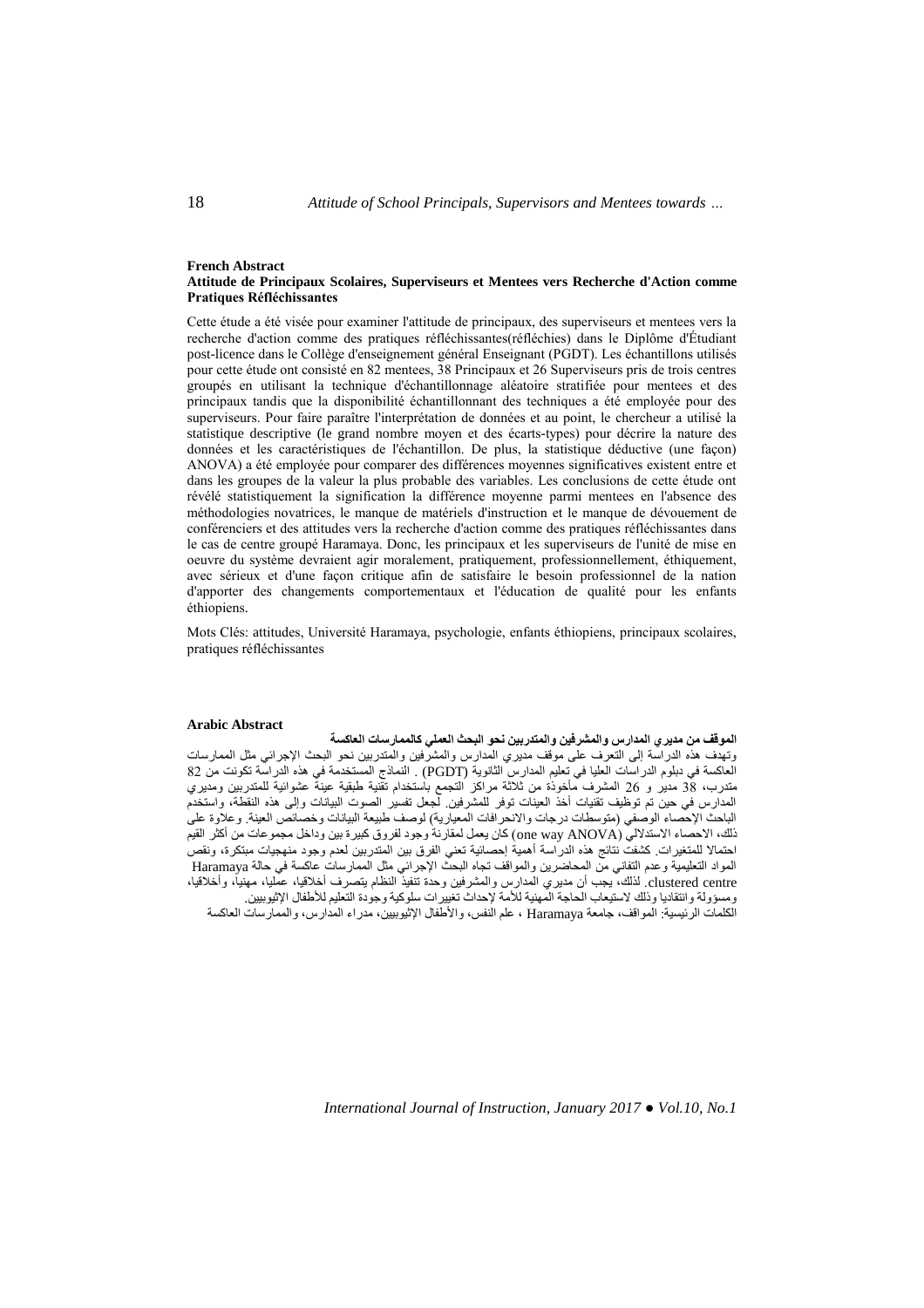#### **German Abstract Einstellung der Schulleiter, Betreuer und Mentees zur Aktionsforschung als reflektierende Praktiken**

Diese Studie zielte darauf ab, die Haltung der Principals, Supervisoren und Mentees zur Aktionsforschung als reflektierende Praktiken in Postgraduierten-Diplom in Gymnasiallehre (PGDT) zu untersuchen. Die Proben, die für diese Studie verwendet wurden, bestanden aus 82 Mentees, 38 Principals und 26 Supervisoren, die aus drei gruppierten Zentren entnommen wurden, und zwar unter Verwendung einer geschichteten Zufallsstichprobe für Mentees und Principals, während die Verfügbarkeitsprüfungstechniken für die Supervisoren verwendet wurden. Um die Interpretation von Daten-Sound und auf den Punkt, der Forscher verwendet deskriptive Statistiken (Durchschnittswerte und Standardabweichungen), um die Art der Daten und die Merkmale der Probe zu beschreiben.Darüber hinaus wurden inferentielle Statistiken (Einweg-ANOVA) verwendet, um einen signifikanten mittleren Unterschiede zwischen und innerhalb von Gruppen des wahrscheinlichsten Wertes der Variablen zu vergleichen. Die Ergebnisse dieser Studie zeigten eine statistisch signifikante mittlere Differenz zwischen Männern aus Mangel an innovativen Methoden, mangelnde Unterrichtsmaterialien und mangelnde Hingabe von Dozenten und Haltungen gegenüber Aktionsforschung als reflektierende Praktiken im Fall von Haramaya gruppierten Zentrum. Daher sollten die Prinzipien und Aufsichtsbehörden der Implementierungseinheit des Systems moralisch, praktisch, fachlich, ethisch, verantwortungsvoll und kritisch handeln, um dem professionellen Bedürfnis der Nation nachzukommen, Verhaltensänderungen und qualitativ hochwertige Bildung für die äthiopischen Kinder herbeizuführen.

Schlüsselwörter: einstellungen, Haramaya Universität, psychologie, äthiopische kinder, schulleiter, reflektierende praktiken

#### **Malaysian Abstract**

#### **Sikap Pengetua Sekolah, Penyelia dan Menti ke arah Kajian Tindakan sebagai Amalan Reflektif**

Kajian ini bertujuan untuk mengkaji sikap pengetua, penyelia dan menti ke arah kajian tindakan amalan reflektif dalam Diploma Lepasan Ijazah dalam Pengajaran Sekolah Menengah (PGDT). Sampel yang digunakan untuk kajian ini terdiri daripada 82 menti, 38 Pengetua dan 26 Penyelia diambil daripada tiga pusat berkelompok dengan menggunakan teknik persampelan rawak berstrata untuk murid, dan pengetua manakala ketersediaan teknik persampelan telah digunakan untuk penyelia. Bagi memudahkan penafsiran dan ketepatan data, pengkaji menggunakan statistik deskriptif (skor min dan sisihan piawai) untuk menggambarkan sifat data dan ciri-ciri sampel. Lebih-lebih lagi, statistik inferensi (sehala ANOVA) telah digunakan untuk membandingkan perbezaan min yang signifikan wujud di antara dan di dalam kumpulan yang mempunyai nilai yang paling mungkin bagi pembolehubah. Dapatan kajian ini menunjukkan terdapat perbezaan yang signifikan antara menti kerana kekurangan kaedah inovatif, kekurangan bahan-bahan pengajaran dan kekurangan dedikasi daripada pensyarah dan sikap terhadap kajian tindakan amalan reflektif dalam kes Haramaya berkelompok pusat. Oleh itu, pengetua dan penyelia unit pelaksana sistem perlu bertindak dari segi moral, praktikal, profesional, beretika, bertanggungjawab dan kritikal bagi menampung keperluan profesional negara untuk membawa perubahan tingkah laku dan pendidikan berkualiti untuk anak-anak Ethiopia.

Kata Kunci: sikap, Haramaya Universiti, psikologi, kanak-kanak Ethiopian, pengetua sekolah, amalan reflektif